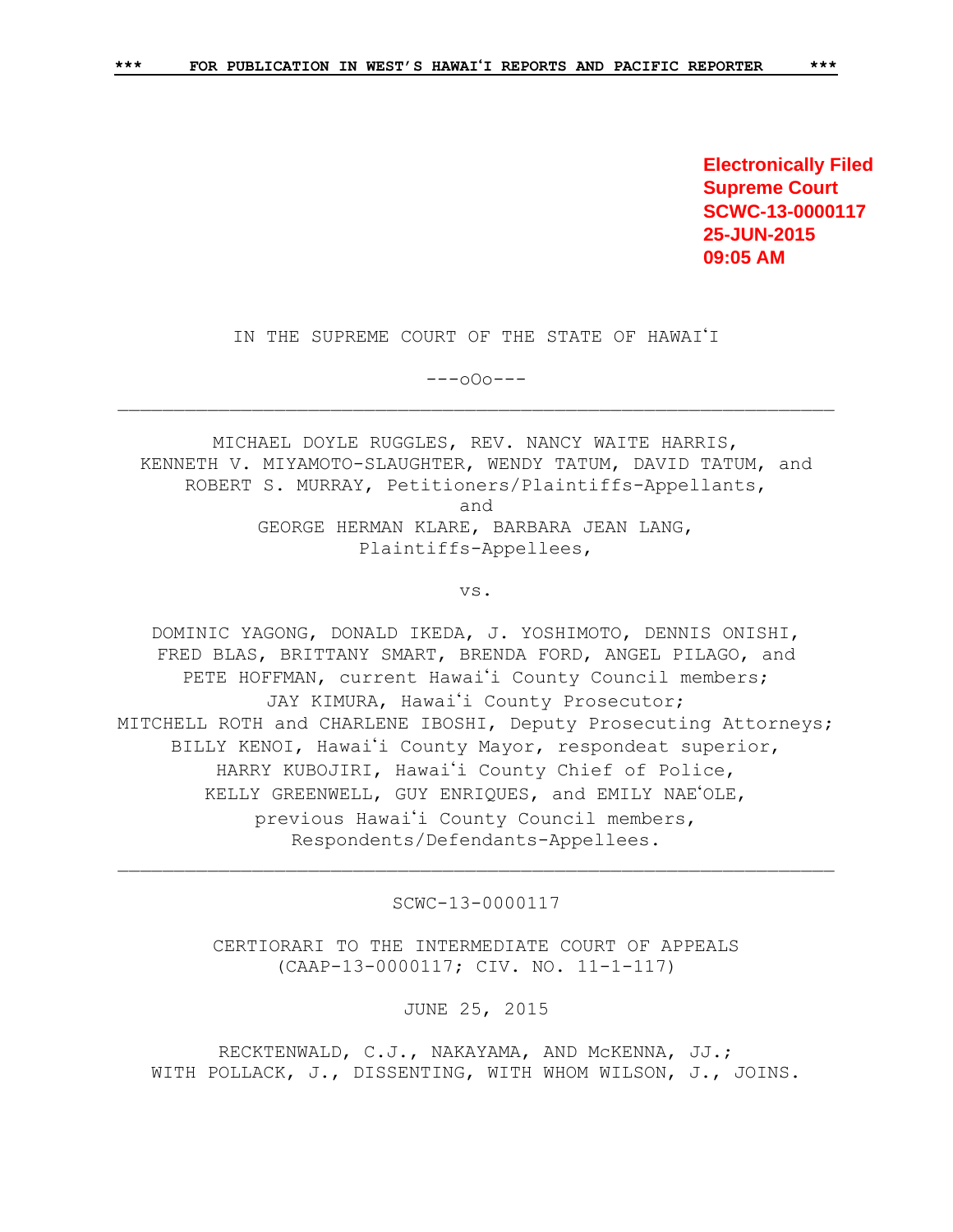## OPINION OF THE COURT BY McKENNA, J.

# **I. Introduction**

Petitioners, a group of pro se individuals from Hawai'i County, present the following question: "Did the Intermediate Court of Appeals err in determining that the Lowest Law Enforcement Priority of Cannabis, a voter sponsored initiative, in its entirety is in conflict with State laws, and is thus preempted by them?" We answer this question in the negative. Our case law holds that a municipal ordinance may be preempted by state law "if (1) it covers the same subject matter embraced within a comprehensive state statutory scheme disclosing an express or implied intent to be exclusive and uniform throughout the state or (2) it conflicts with state law." Richardson v. City & Cnty. of Honolulu, 76 Hawaiʻi 46, 62, 868 P.2d 1193, 1209 (1994) (citations omitted).

We accepted certiorari to clarify that the ordinance in this case is preempted solely because it "conflicts with state law." It is not necessary to address whether the LLEP "covers the same subject matter embraced within a comprehensive state statutory scheme disclosing an express or implied intent to be exclusive and uniform throughout the state . . . ." Id. The ICA's published opinion erroneously conflates the two Richardson prongs, but the error is harmless, as the ICA clearly held that the LLEP conflicts with state law, and the Richardson preemption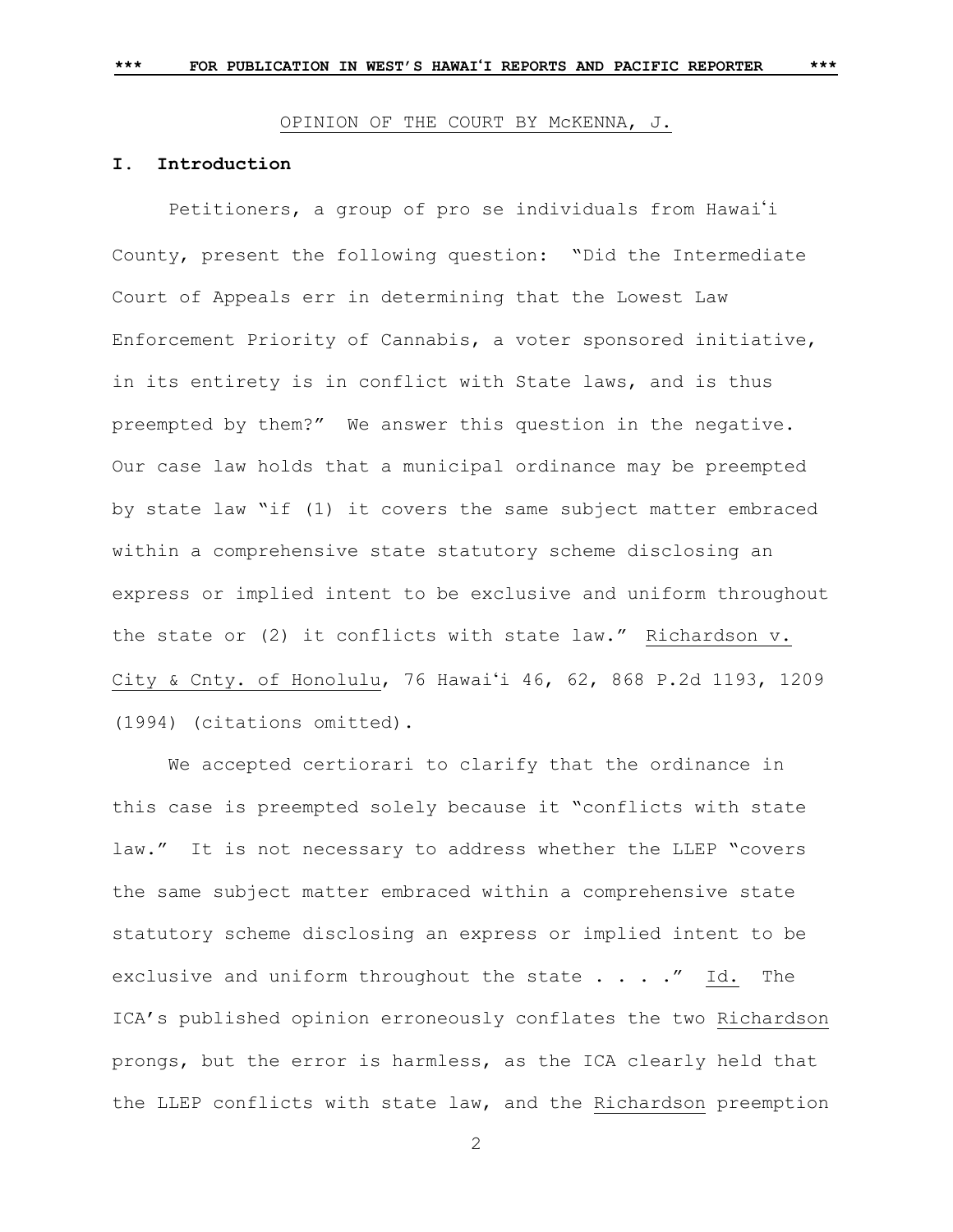test is stated in the disjunctive. Therefore, we affirm the ICA's judgment on appeal, which affirmed the Circuit Court of the Third Circuit's<sup>1</sup> ("circuit court") Final Judgment.

# **II. Background**

# **A. Article 16 of Chapter 14 of the Hawaiʻi County Code: Lowest Law Enforcement Priority of Cannabis Ordinance**

At issue in this appeal is whether Article 16 of Chapter 14

of the Hawaii County Code, entitled "Lowest Law Enforcement

Priority of Cannabis" ("LLEP"), is preempted in its entirety by

state law. Passed by voter initiative in 2008, the LLEP

provides the following, in full:

## **Article 16. Lowest Law Enforcement Priority of Cannabis Ordinance.**

## **Section 14-96. Purpose.**

The purpose of this article is to: (1) Provide law enforcement more time and resources to focus on serious crimes; (2) Allow our court systems to run more efficiently; (3) Create space in our prisons to hold serious criminals; (4) Save taxpayers money and provide more funding for necessities such as education and health care; and (5) Reduce the fear of prosecution and the stigma of criminality from non-violent citizens who harmlessly cultivate and/or use cannabis for personal, medicinal, religious, and recreational purposes.

#### **Section 14-97. Findings.**

(a) The Institute of Medicine has found that cannabis (marijuana) has medicinal value and is not a gateway drug. (b) According to the U.S. Centers for Disease Control, the use of cannabis (marijuana) directly results in zero deaths per year.

(c) According to the National Institute of Drug Abuse (NIDA), the marijuana eradication program has not stopped cannabis cultivation in the county, rather the program has only decreased the availability of the plant, which increases its "street" value, resulting in more crime.

L,

<sup>1</sup> The Honorable Greg K. Nakamura presided.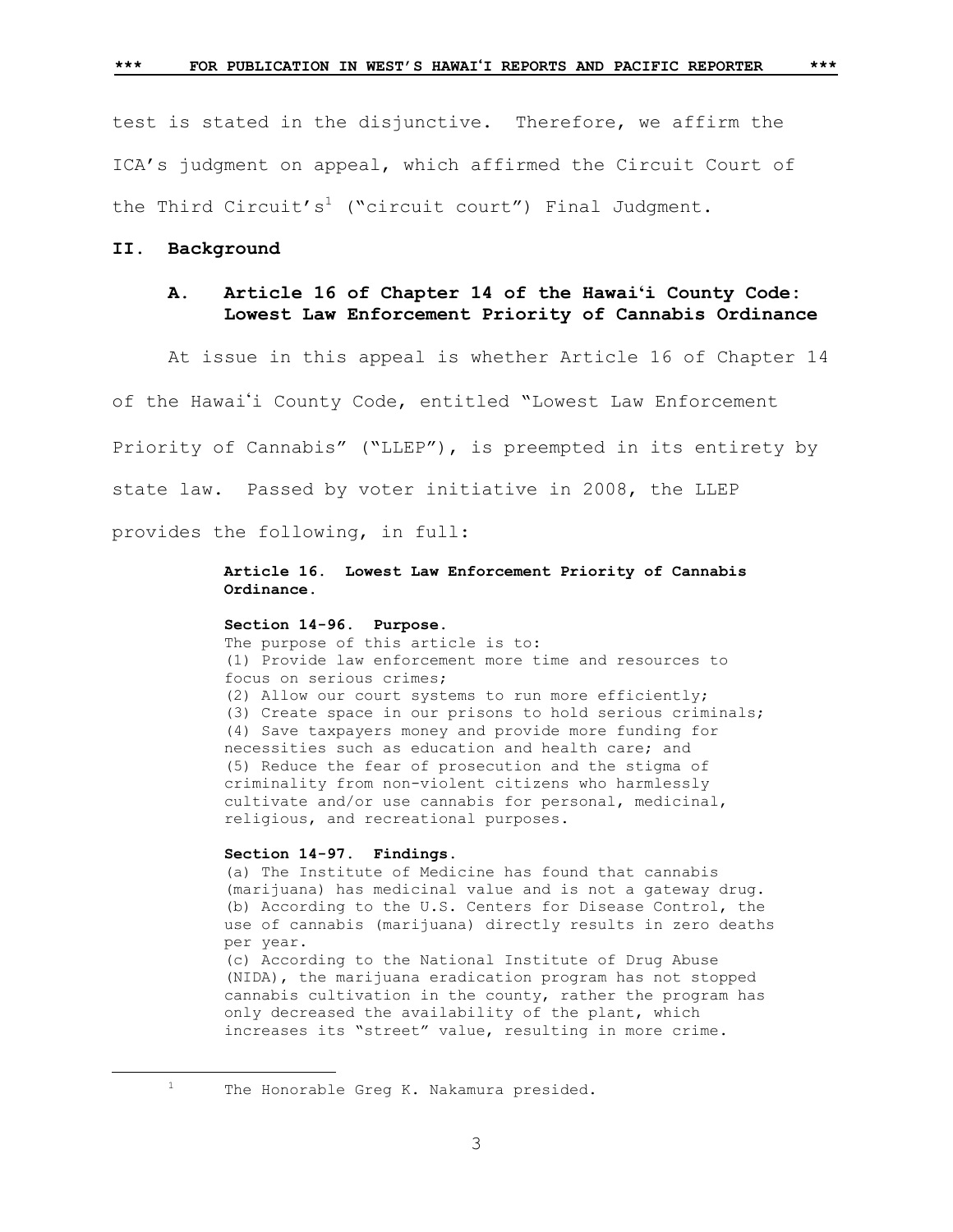(d) The National Institute of Drug Abuse (NIDA) also reported that a large increase in the use of methamphetamine, crack cocaine, and other hard drugs was related to the marijuana eradication program's implementation.

(e) According to public record, the 'mandatory program review' for the marijuana eradication program, required by section 3-16 of the County Charter to be performed at least once every four years, has never been performed in the thirty years that the program has existed. (f) Law abiding adults are being arrested and imprisoned for nonviolent cannabis offenses, clogging our court dockets, overcrowding our prisons, tying up valuable law enforcement resources and costing taxpayers hundreds of thousands of dollars in Hawaiʻi County alone each year. (g) The citizens of the Cities of Hailey, Idaho; Denver, Colorado; Seattle, Washington; Columbia, Missouri; Eureka Springs, Arkansas and Santa Barbara, Oakland, Santa Monica and Santa Cruz, in California, and the citizens of Missoula County, Montana, all voted for cannabis (marijuana) to be placed as law enforcement's lowest priority within the past five years.

#### **Section 14-98. Definitions.**

"Adult" means any individual who is twenty one years of age or older.

"Adult personal use" means the use of cannabis on private property by adults. It does not include:

(1) Distribution or sale of cannabis;

(2) Distribution, sale, cultivation, or use of cannabis on public property;

(3) Driving under the influence; or

(4) The commercial trafficking of cannabis, or the possession of amounts of cannabis in excess of the amounts defined as being appropriate for adult personal use.

"Marijuana", (as defined in the Hawaiʻi Revised Statutes of Chapter 712-1240) means cannabis.

"Cannabis" means all parts of the cannabis plant, whether growing or not; the seeds thereof; the resin extracted from any part of the cannabis plant; and every compound, manufacture, salt, derivative, mixture or preparation of the plant, its seeds, or its resin.

"Lowest Law Enforcement Priority" means a priority such that all law enforcement activities related to all offenses other than the possession or cultivation of cannabis for adult personal use shall be a higher priority than all law enforcement activities related to the adult personal use of cannabis. The Lowest Law Enforcement Priority regarding possession or cultivation of cannabis shall apply to any single case involving twenty four or fewer cannabis plants at any stage of maturity or the equivalent in dried cannabis, where the cannabis was intended for adult personal use.

The "dried equivalent" of twenty four or fewer cannabis plants shall be presumed to be twenty four or fewer ounces of usable cannabis, excluding stems and other non active parts. A greater amount may also fall under the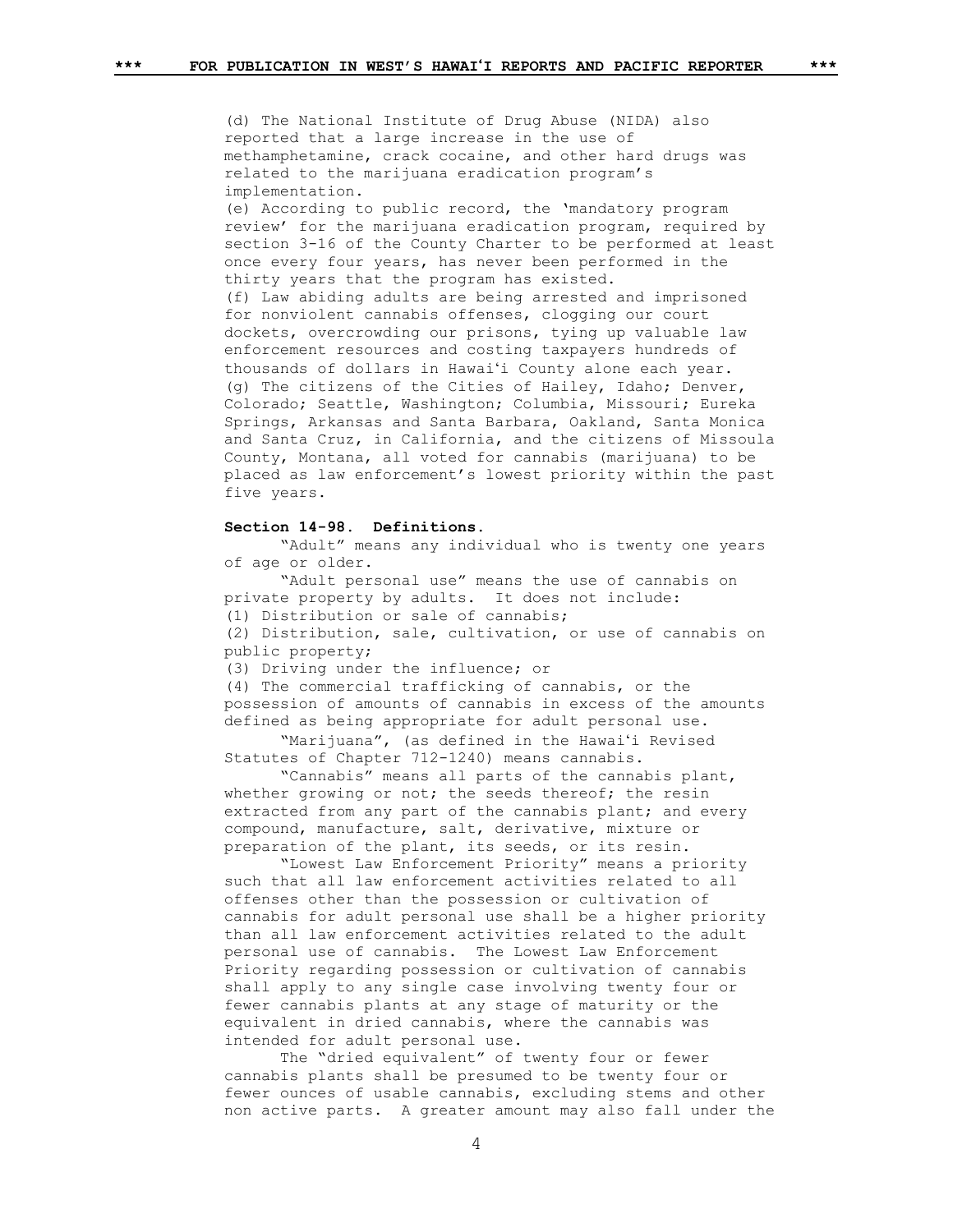Lowest Law Enforcement Priority provisions described herein if such amount is shown by competent evidence to be no more than the dried equivalent of twenty four plants.

## **Section 14-99. Lowest law enforcement priority policy relating to the adult personal use of cannabis.**

(a) The cultivation, possession and use for adult personal use of cannabis shall be the Lowest Law Enforcement Priority for law enforcement agencies in the county. (b) The council, the police commissioner, the chief of police and all associated law enforcement staff, deputies, officers and any attorney prosecuting on behalf of the county shall make law enforcement activity relating to cannabis offenses, where the cannabis was intended for adult personal use, their Lowest Law Enforcement Priority. Law enforcement activities relating to cannabis offenses include but are not limited to the prosecution of cannabis offenses involving only the adult personal use of cannabis. (c) Neither the chief of police, the police commissioner, nor any attorney prosecuting on behalf of the county, nor any associated law enforcement staff, deputies, nor officers shall seek, accept or renew any formal or informal deputization or commissioning by a federal law enforcement agency for the purpose of investigating, citing, or arresting adults, nor for searching or seizing property from adults for cannabis offenses subject to the Lowest Law Enforcement Priority of cannabis where such activities would be in violation of that policy, nor shall such authorities exercise such powers that may be ancillary to deputization or commissioning for another purpose. (d) The council shall not authorize the acceptance or the issuing of any funding that is intended to be used to investigate, cite, arrest, prosecute, search or seize property from adults for cannabis offenses in a manner inconsistent with the county's Lowest Law Enforcement Priority policy.

#### **Section 14-100. County prosecuting attorneys.**

To the full extent allowed by the Constitution of the State of Hawaiʻi, the people, through their county government, request that neither the county prosecuting attorney nor any attorney prosecuting on behalf of the county shall prosecute any violations of the sections of chapter 712-1240 of the Hawaiʻi Revised Statutes regarding possession or cultivation of cannabis in a manner inconsistent with the Lowest Law Enforcement Priority, as described in section 14-98 and 14-99 of this article; in cases where the amount possessed or grown is less than twenty four plants or the dried equivalent, possession for adult personal use shall be presumed.

### **Section 14-101. Expenditure of funds for cannabis enforcement.**

(a) Neither the council, nor the police commissioner, nor the chief of police, nor any attorneys prosecuting on behalf of the county, nor any associated law enforcement staff, deputies, or officers shall spend or authorize the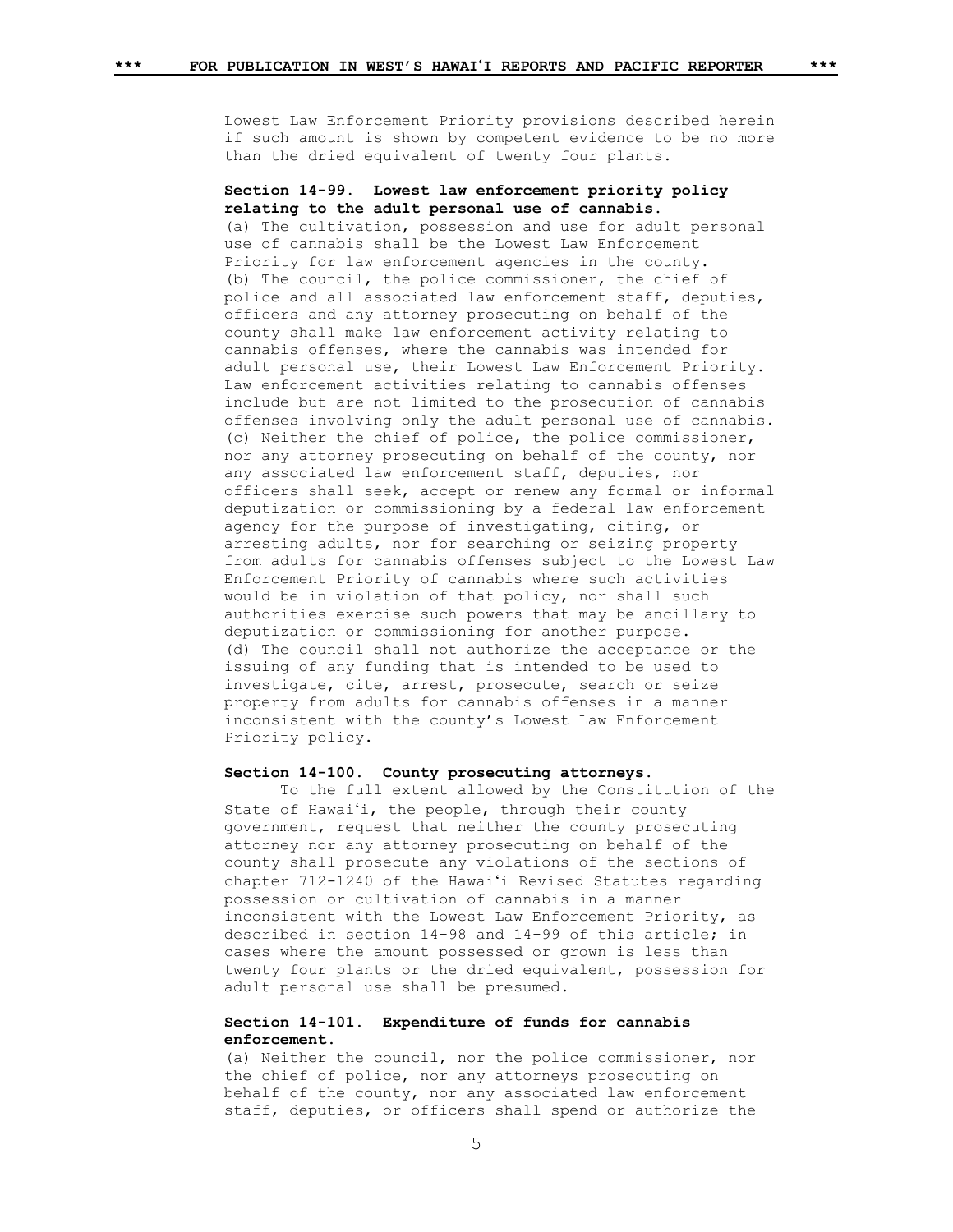expenditure of any public funds for the investigation, arrest, or prosecution of any person, nor for the search or seizure of any property in a manner inconsistent with the Lowest Law Enforcement Priority as defined in section 14-98 and 14-99 of this article.

(b) The council shall not support the acceptance of any funds for the marijuana eradication program.

# **Section 14-102. Community oversight.**

The council shall ensure the timely implementation of this chapter by working with the chief of police and/or the police commissioner to:

(1) Provide for procedures to receive grievances from individuals who believe that they were subjected to law enforcement activity contrary to the Lowest Law Enforcement Priority of cannabis, which is described in section 14-98 and 14-99 of this article; and

(2) Publish a report semi-annually on the implementation of this chapter every first day of June and every first day of December, from this day forward, with the first report being issued June 1, 2009. These reports shall include but not be limited to: the number of all arrests, citations, property seizures, and prosecutions for all cannabis offenses in the county, the number of complaints regarding marijuana eradication over-flights; the breakdown of all cannabis arrests and citations by race, age, specific charge, and classification as infraction, misdemeanor, or felony, the estimated time and money spent by the county on law enforcement and punishment for adult cannabis offenses, and any instances of officers or deputies assisting in state or federal enforcement of adult cannabis offenses. These reports shall be published with the cooperation of the county prosecuting attorney, the chief of police, and all associated law enforcement staff in providing needed data.

# **Section 14-103. Notification of local, state, and federal officials.**

(a) After the enactment of this article, the county clerk shall send letters on an annual basis (every June 1st of each year) to the mayor of the county, the county of Hawaiʻi voters' Congressional Delegation, Hawaiʻi's U.S. senators, the county of Hawaiʻi voters' representatives in the Hawaiʻi State Legislature, the Governor of Hawaiʻi, and the President of the United States. This letter shall state; "The citizens of the County of Hawaiʻi have passed an initiative to make Cannabis offenses the Lowest Law Enforcement Priority, where the Cannabis is intended for adult personal use, and request that the federal and state branches of government remove criminal penalties for the cultivation, possession and use of Cannabis for adult personal use; the citizens also request that Cannabis policies here within the county of Hawaiʻi be dealt with from our local law enforcement only." The letters may also state, be it the will of the county council; that according to the three year study performed by the National Institute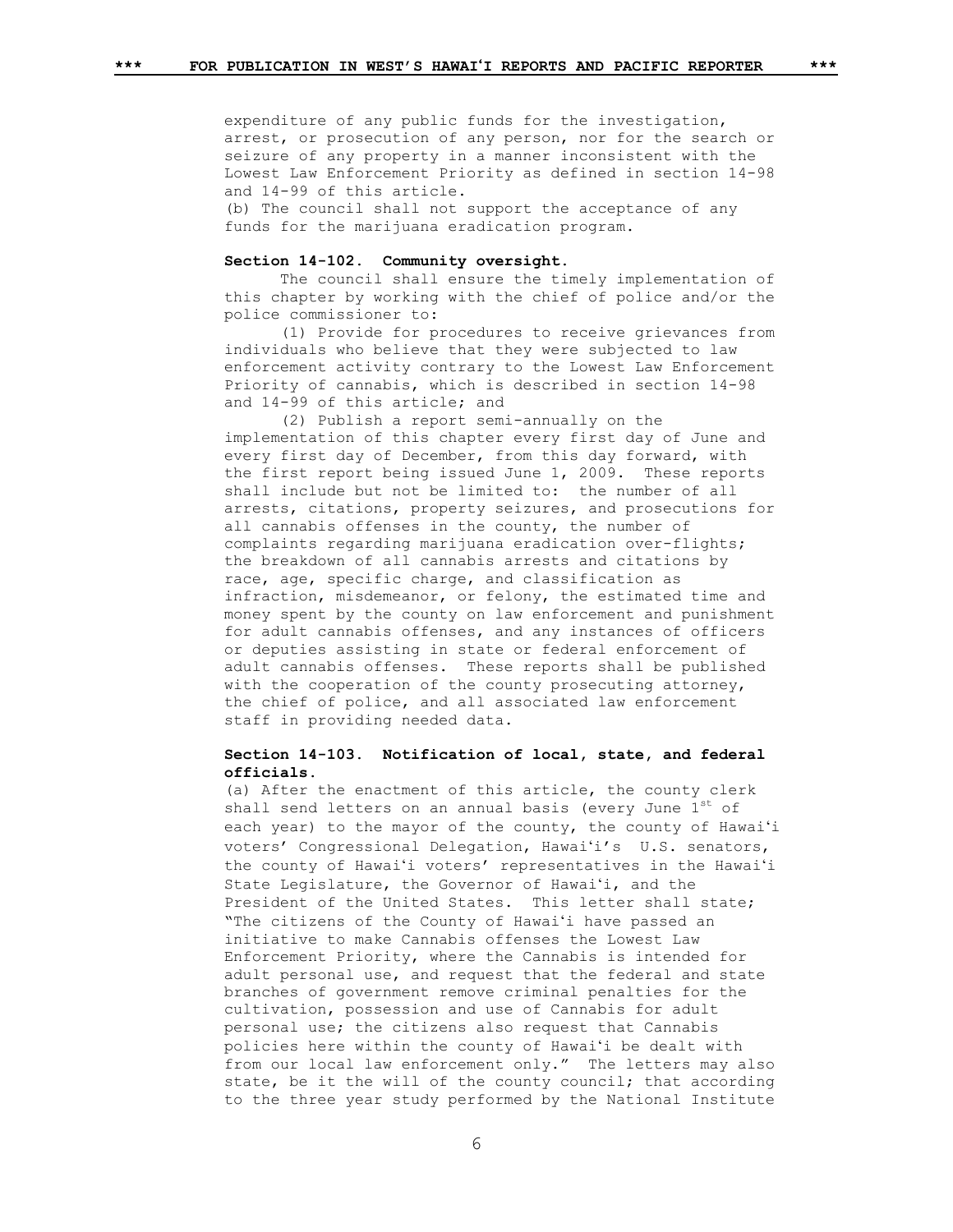on Drug Abuse, more people used methamphetamine as a result of the marijuana eradication program; they may also express that methamphetamine is a growing problem in our community and more help would be appreciated in that area, and that the first action that would help in that area would be to end the marijuana eradication program. (b) This duty shall be carried out until state and federal laws are changed accordingly.

### **Section 14-104. Statutory and constitutional interpretation.**

All provisions in this article shall only be implemented to the full extent that the Constitution of the State of Hawaiʻi and the Hawaiʻi Revised Statutes allows, and in the event, and only in the event, that a court of competent jurisdiction determines that any provision in any section of this article may not be directed by voter initiative or by action of the council, then that specific mandatory provision only shall be deemed advisory and expression of the will of the people that the provision shall be implemented into law by whichever government branch or official who has to the power to implement it, and that the council shall take all actions within their power to work with those branches of government to express the will of the people and encourage, support, and request the implementation of those provisions.

#### **Section 14-105. Severability.**

In the event, and only in the event, that a court of competent jurisdiction should find one or more of the sections, or parts of the sections of this article illegal, or any provision of this article or the application thereof to any person or circumstance is held invalid, the remainder of the article and the application of such provisions to other persons or circumstances shall not be affected thereby.

## **B. Plaintiffs' Complaints**

Plaintiffs filed their "Complaint for Breach of Duty to Enforce Article 16 Section 14-96 through Section 14-105 of the Hawaii County Code and Request for Immediate Injuctive [sic] Relief and Damages." They named as Defendants the members of the Hawaiʻi County Council (Dominic Yagong, Donald Ikeda, J. Yoshimoto, Dennis Onishi, Fred Blas, Brittany Smart, Brenda Ford, Angel Pilago, and Pete Hoffman); Hawaiʻi County Prosecutor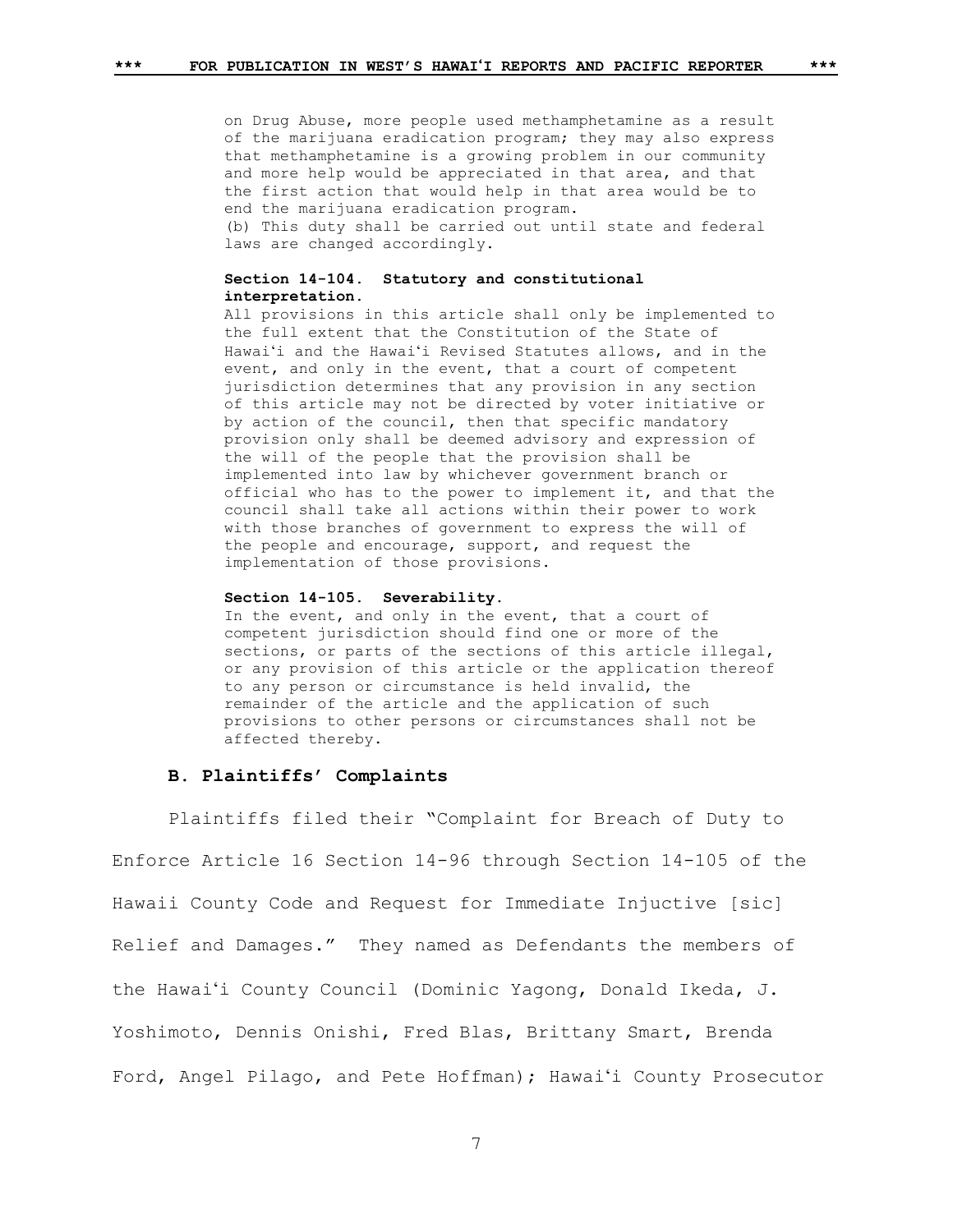Jay Kimura and Deputy Prosecutors Mitchell Roth and Charlene

Iboshi; Hawaiʻi County Mayor Billy Kenoi; Hawaiʻi County Chief of Police Harry Kubojiri; and previous Hawaiʻi County Council Members Kelly Greenwell, Guy Enriques, and Emily Naeʻole (collectively, "Defendants"). Plaintiffs alleged that the Defendants failed to comply with the LLEP.

Specifically, the Plaintiffs alleged that the Hawaiʻi County Council continued "to appropriate cannabis enforcement funds to the Police Department, Prosecutor's Office, and the Department of Corrections," in violation of (1) Section 14-99's prohibition against "the acceptance or the issuing of any funding that is intended to be used to investigate, cite, arrest, prosecute, search or seize property for adults for cannabis offenses," and (2) Section 14-101's prohibition on expending "public funds for the investigation, arrest, or prosecution of any person, [or] the search or seizure of any property" in a manner inconsistent with the LLEP.

The Plaintiffs next asserted that the Hawaiʻi County Council violated Section 14-102(2) by failing to issue a semi-annual report in accordance with that section. The Plaintiffs also alleged that the Hawaiʻi County Police Department did issue a report, but the report was incomplete, and the Hawaiʻi County Council did not ensure the report's publication. The Plaintiffs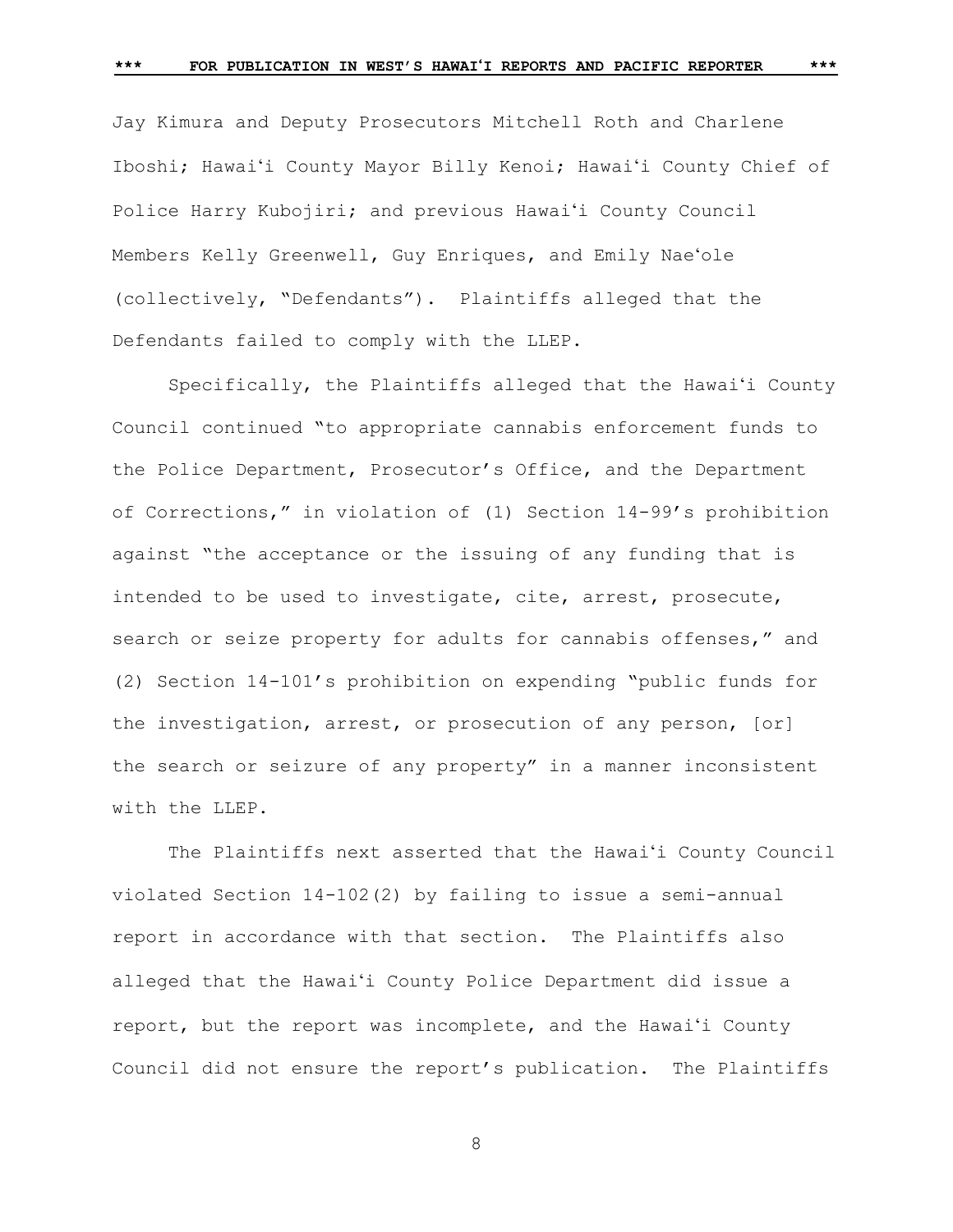also posited that all of the Defendants violated Section 14-102(1) by failing to provide procedures to receive grievances from individuals.

The Plaintiffs alleged that the prosecutors and police violated the LLEP by "continu[ing] to prosecute cannabis cases where the amount processed or grown is less than 24 plants or the dried equivalent of 24 ounces. . . ."

Additionally, the Plaintiffs asserted that the prosecutors and police "failed to abide by section  $14-101(a)$ ," which prohibits them from expending public funds "for the investigation, arrest, or prosecution of any person, [or] for the seizure of any property in a manner inconsistent with the Lowest Law Enforcement Priority. . . . "

The Plaintiffs prayed for six items of injunctive relief. First, they asked that the police and prosecutors be ordered to immediately cease and desist investigations, arrests, or prosecutions of any person, or the search and seizure of any property, in a manner inconsistent with the LLEP. Second, they asked that the Hawaiʻi County Council be ordered to establish procedures for receiving grievances under Section 14-102(1). Third, they asked that the Hawaiʻi County Council be ordered to publish semi-annual reports. Fourth, they asked for general compliance with the LLEP. Fifth, the Plaintiffs asked the court to order the Hawaiʻi County Council to cease authorizing or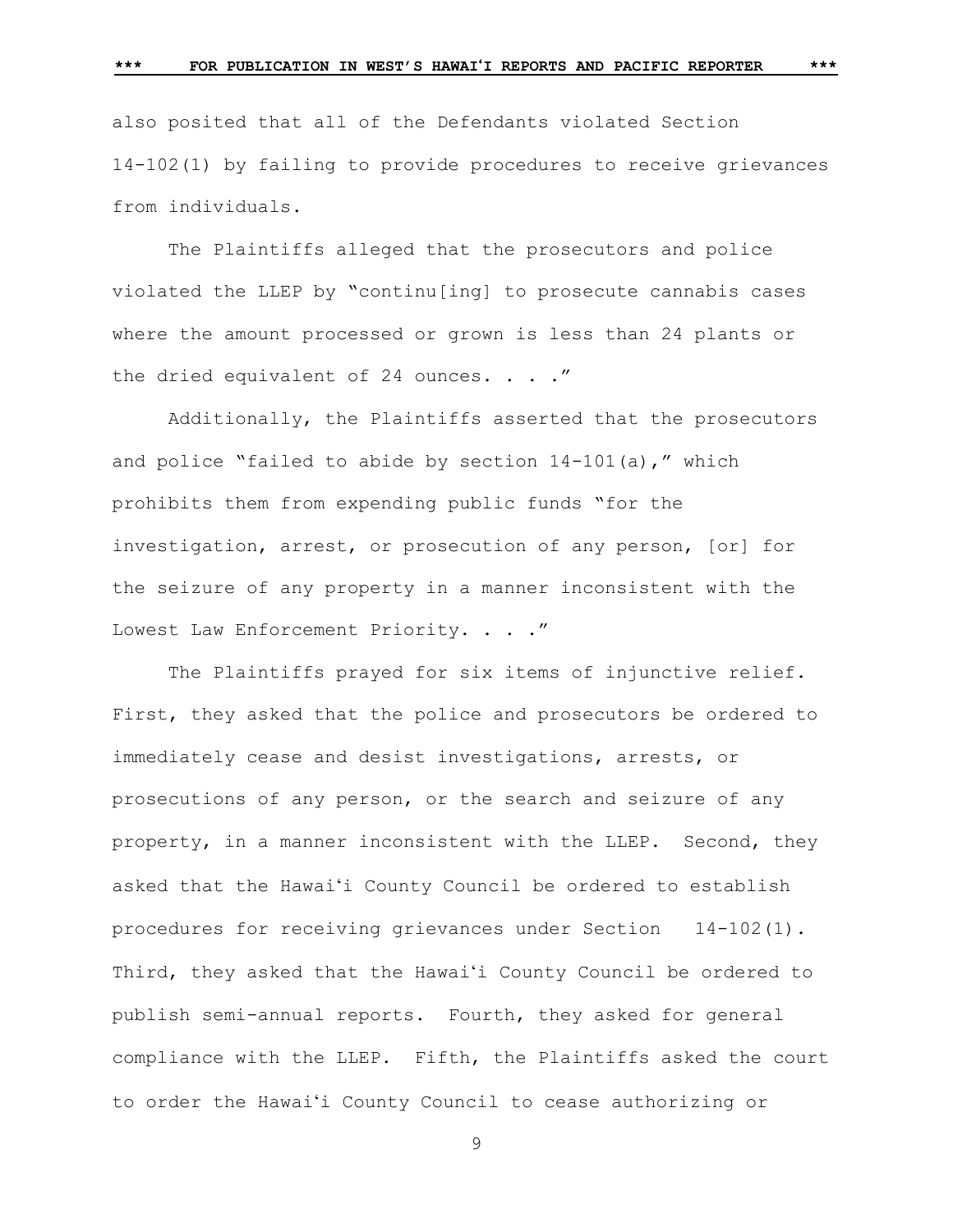accepting funds for the purposes of investigating, citing, arresting, prosecuting, searching or seizing property, etc., related to cannabis-associated offenses as outlined in the LLEP, and that all funds allotted to police and prosecutors be withheld until it could be determined how much money had been spent presumably in violation of the LLEP. Sixth, they asked that the Hawaiʻi County Council be ordered to hold the Hawaiʻi County Chief of Police accountable for upholding his oath of office, or else remove the Chief of Police from office.

The Plaintiffs also prayed for \$5,000,000 in punitive damages for the "willful and malicious violation" of the LLEP by the Defendants, as well as reasonable compensation to the Plaintiffs for "their time and expenses comparable to that of attorneys' rates in the local community."

# **C. Motions for Judgment on the Pleadings**

Defendants Yagong, Ikeda, Yoshimoto, Onishi, Blas, Smart, Ford, Pilago, Hoffmann, Roth, Iboshi, Kenoi, Kubojiri, Naeʻole, Enriques, Greenwell and Kimura answered the Complaint, denying each of the allegations, then filed Motions for Judgment on the Pleadings. $2$  They argued that the Plaintiffs' Complaint should be dismissed "on the grounds that Section 14-96 of the Hawaiʻi County Code is void because it conflicts with Part IV of Chapter

÷.

Greenwell and Kimura separately filed Answers, and separately filed a Motion for Judgment on the Pleadings.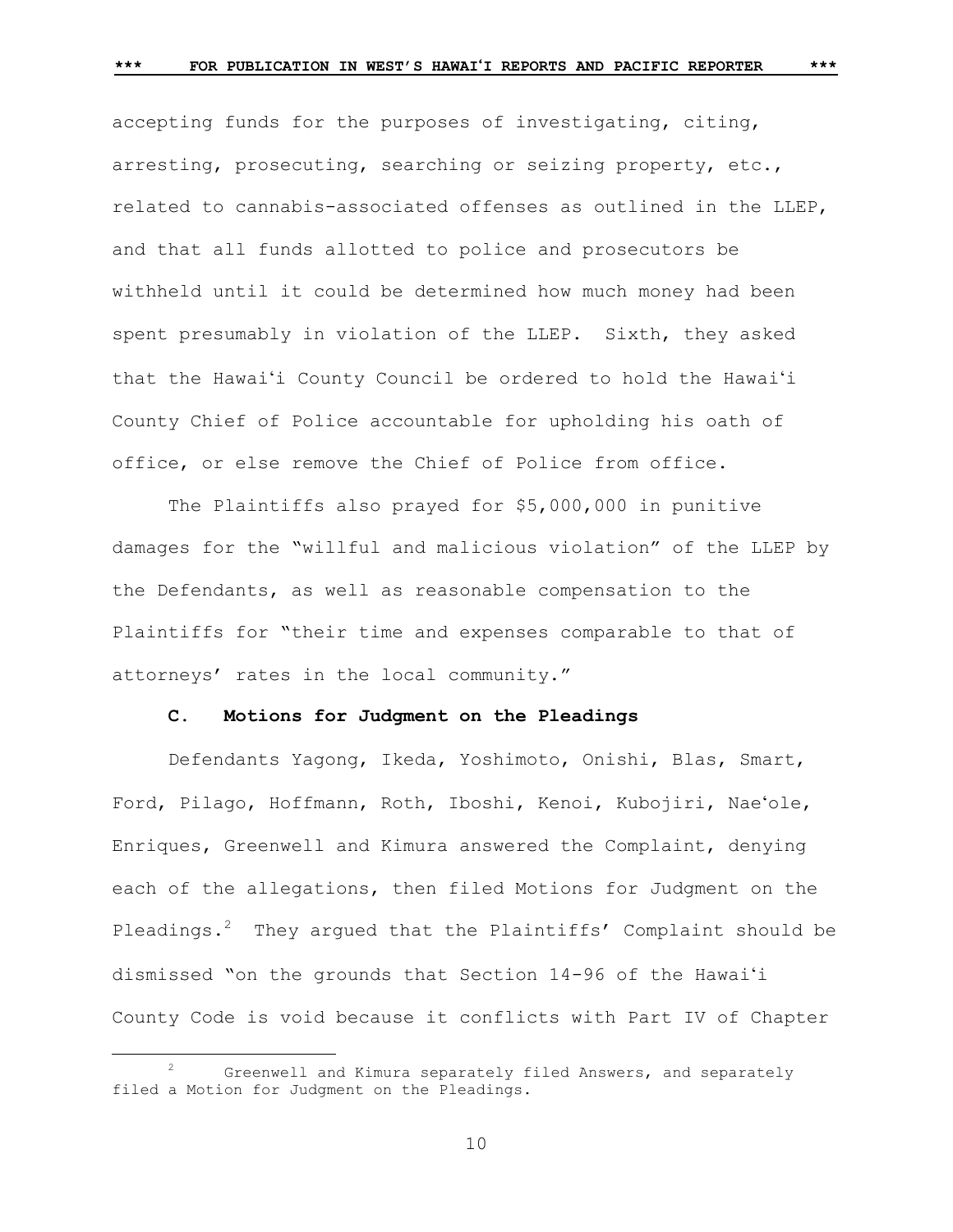712 of the Hawaii Revised Statutes," and because it covers the same subject matter as Hawaiʻi Revised Statutes ("HRS") §§ 712-1240 through -1257 (1993), entitled Offenses Related to Drugs and Intoxicating Compounds.

In their opposition to Defendants Yagong, Ikeda, Yoshimoto, Onishi, Blas, Smart, Ford, Pilago, Hoffmann, Roth, Iboshi, Kenoi, Kubojiri, Naeʻole, and Enriques' motion for judgment on the pleadings,  $3$  the Plaintiffs counter-argued that the LLEP "does not attempt to prohibit or stop defendants from arresting or prosecuting Chapter 712 violations, nor does it duplicate, contradict or enter onto a subject that is *fully occupied* by general law[;] it merely directs defendants to prioritize and utilize their time and resources on more important community issues according to the legislative statutory scheme."

The circuit court granted the Defendant's motions for judgment on the pleadings and dismissed the case. In its orders, the circuit court made the following factual findings:

> 1. Under Section 14-99 of the Hawaiʻi County Code, law enforcement activities including prosecution involving criminal offenses which fall within the definition of Lowest Law Enforcement Priority are to have the lowest priority.

÷.

<sup>&</sup>lt;sup>3</sup> Plaintiffs filed a separate opposition to Greenwell and Kimura's motion for judgment on the pleadings. The arguments in the opposition to Greenwell and Kimura's motion for judgment on the pleadings differ slightly from the arguments made to the rest of the defendants, in that the Plaintiffs argued that the LLEP was "passed by the people of Hawaiʻi County through a legally binding initiative process," that "[t]he thrust of this initiative is fiscal responsibility," not cannabis, and that the LLEP's severability clause renders any invalidated provisions advisory rather than mandatory.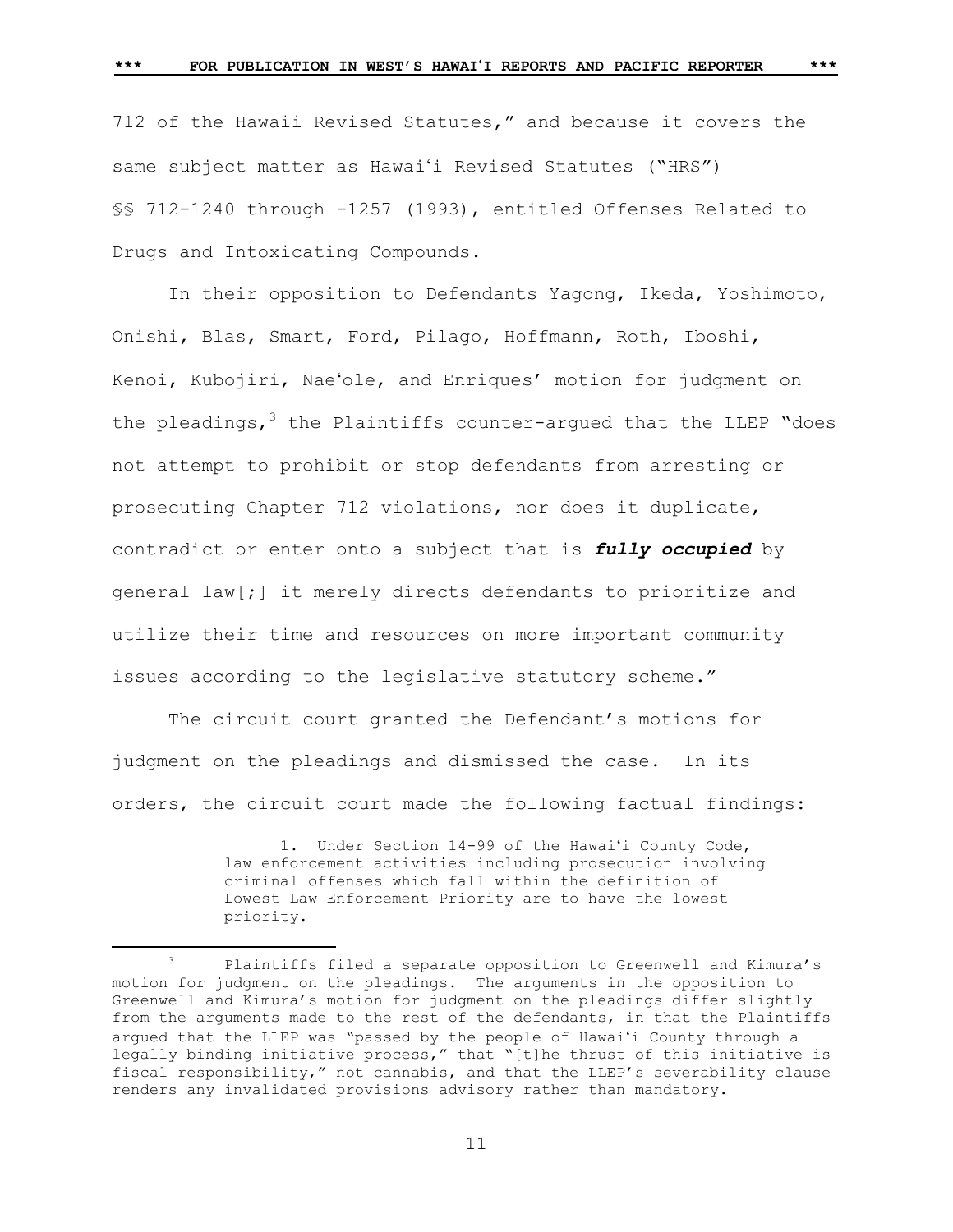2. Under Article 16 of Chapter 14 of the Hawaiʻi County Code, County of Hawaiʻi law enforcement personnel are:

a) Prohibited from deputizing or commissioning federal enforcement personnel from participating in the investigation or prosecution of offenses which fall within the definition of the Lowest Law Enforcement Priority. Section 14-99(c), Hawaiʻi County Code.

b) Prohibited from obtaining funds for the investigation or prosecution of offenses which fall within the definition of the Lowest Law Enforcement Priority. Section 14-99(d), Hawaiʻi County Code.

c) Prohibited from spending or authorizing the spending of funds for the investigation of offenses which fall within the definition of the Lowest Law Enforcement Priority. Section 14-101(a), Hawaiʻi County Code.

3. Article 16, if enforced, would prevent the investigation and prosecution of offenses which fall within the definition of the Lowest Law Enforcement Priority under Section 14-99 of the Hawaiʻi County Code.

4. Article 16, if enforced, would prevent the investigation and prosecution in the County of Hawaiʻi of the following criminal offenses defined under the Hawaiʻi Penal Code: Section 712-1247(1)(e) Promoting a Detrimental Drug in the First Degree; Section 712-1248(1)(c) Promoting a Detrimental Drug in the Second Degree; and Section 712- 1249(1) Promoting a Detrimental Drug in the Third Degree.

The circuit court made the following conclusions of law:

1. A municipal ordinance may be preempted if it covers the same subject matter embraced within a comprehensive state statutory scheme disclosing an express or implied intent to be exclusive and uniform throughout the state or if the municipal ordinance conflicts with state law.

2. The Penal Code of the State of Hawaiʻi is a comprehensive code of penal laws that applies throughout the State of Hawaiʻi and is uniformly applied throughout the State. Hawaiʻi Revised Statutes, Section 701-106.

3. The provisions of Article 16 of Chapter 14, Hawaiʻi County Code, are preempted by the provisions of Title 37 of the Hawaiʻi Revised Statutes.

4. The provisions of Article 16 of Chapter 14, Hawaiʻi County Code, are thus unenforceable.

The circuit court entered Final Judgment, and the Plaintiffs timely appealed.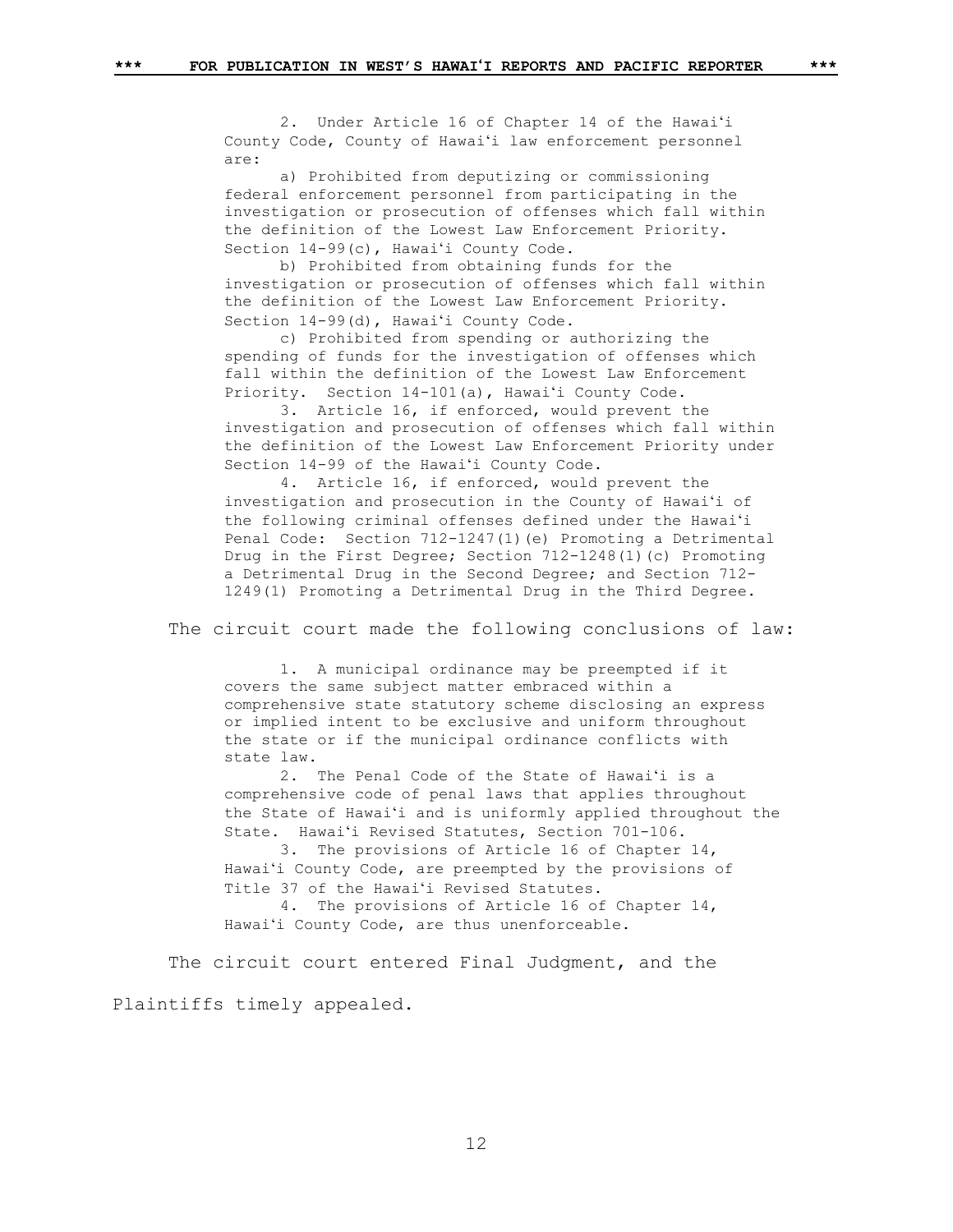## **D. ICA Appeal**

On appeal, the Plaintiffs raised the following three points of error, but only the first two remain pursued on certiorari:

> 1. The Trial Court erred when it determined the provisions of Art. 16, Chapter 14 of the Hawaiʻi County Code (hereinafter referred to as "Lowest Priority Ord." or "Ordinance") were preempted by the provisions of Title 37, Hawaiʻi Revised Statutes ("HRS"). The Ordinance does not conflict, duplicate, contradict, or enter into an area fully occupied by the provisions of HRS, Title 37; nor does the Ordinance prohibit what the statute permits, or permit what the statute prohibits. . . 2. The Trial Court erred when it did not consider the Severability Clause of Article 16. The Trial Court also erred when it ruled that the entire Ordinance was unenforceable. . . . 3. The Trial Court erred in the Findings of Fact, Conclusions of Law, and Order (FOF) by not providing sufficient facts to support the ultimate disposition of the case. Material facts are omitted or misquoted. As a result, the listed facts do not support the correct application of the law. Facts cited by the Trial Court do not logically lead to the Conclusions of Law. . . .

In a published opinion, the ICA affirmed the circuit

court's Final Judgment. Ruggles v. Yagong, 132 Hawaii 511, 323

P.3d 155 (2014). The ICA held the following:

We conclude that the LLEP conflicts with, and is thus preempted by state laws governing the investigation and prosecution of alleged violations of the Hawaiʻi Penal Code concerning the adult personal use of cannabis. We further conclude that the LLEP covers the adult personal use of cannabis, which is the same subject matter that the legislature intended to govern under HRS Chapter 329 provisions for the regulation of controlled substances. The LLEP is therefore preempted by the Hawaiʻi Penal Code and HRS Chapter 329, Hawaiʻi's Uniform Controlled Substances Act.

132 Hawai'i at 516, 323 P.3d at 160. The ICA did not address the LLEP's severability clause. The Plaintiffs now challenge the ICA's holding that the entirety of the LLEP is in conflict with state law.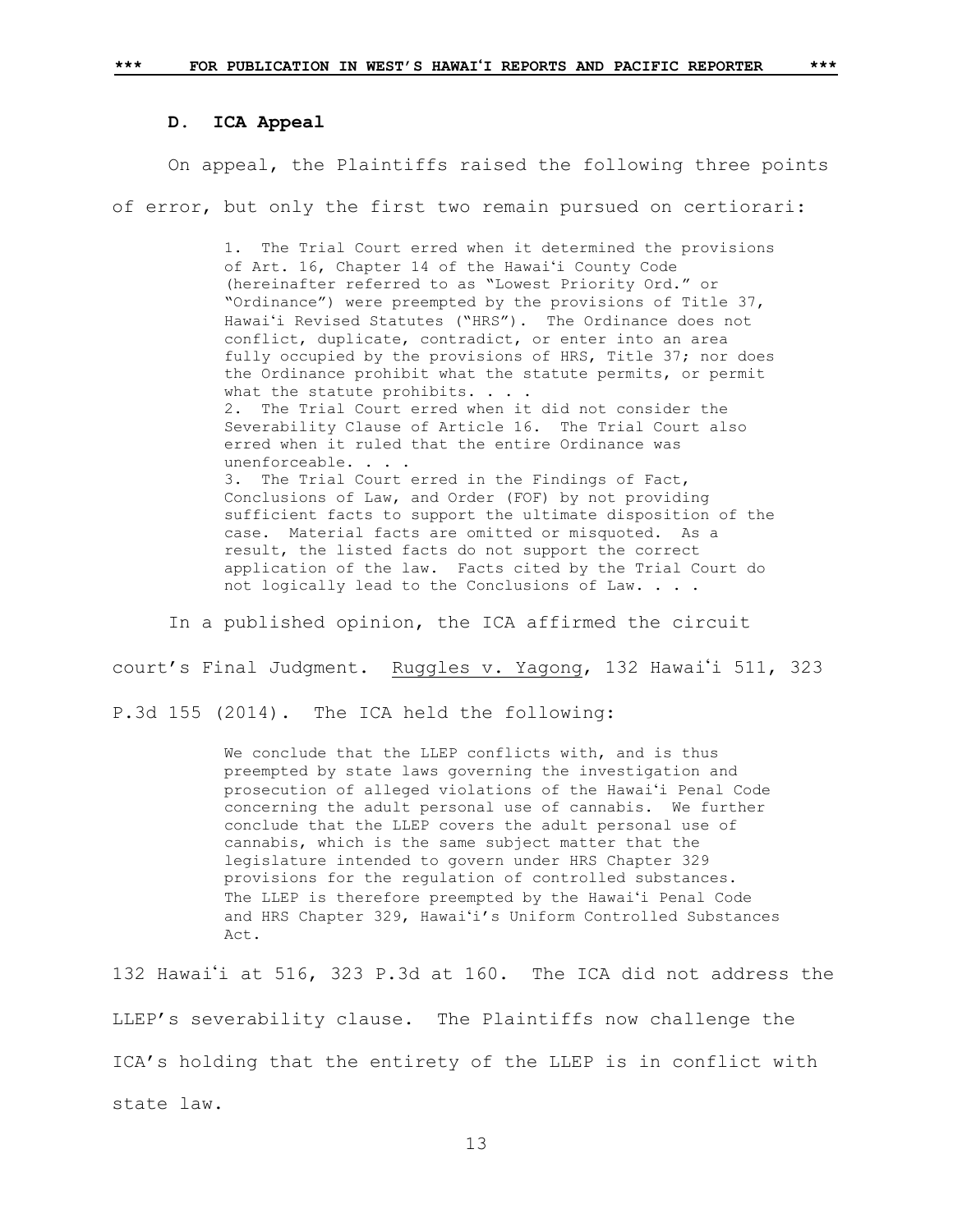**III. Standard of Review**

An appellate court reviews a circuit court's order granting a motion for judgment on the pleadings de novo. See Hawaiʻi Med. Ass'n v. Hawaiʻi Med. Serv. Ass'n, Inc., 113 Hawaiʻi 77, 91, 148 P.3d 1179, 1193 (2006).

# **IV. Discussion**

On certiorari, the Plaintiffs argue

(1) that there is no conflict between the Ordinance and Hawaiʻi Revised Statutes, (2) that if there is a conflict, there still may be no preemption of the County Ordinance by State general laws, and (3) that even if there is preemption it is only of those particular sections or parts of sections in which a conflict is found, and (4) that if in fact there is some error in the Ordinance, it is due to actions of the Defendant-Appellees and it is their responsibility to fix it.

We address each of these arguments seriatim.

## **A. Preemption under the Second Richardson Prong**

First, the Plaintiffs argue that "there is no conflict between the Ordinance and Hawai'i Revised Statutes. . . ." We disagree and affirm the ICA's clear holding that "the LLEP conflicts with, and is thus preempted by state law governing the investigation and prosecution of alleged violations of the Hawai'i Penal Code concerning the adult personal use of cannabis," namely HRS Chapter 329 (the Hawai'i Uniform Controlled Substances Act) and HRS  $\S$  712-1247(1)(e) (1993) (promoting a detrimental drug in the first degree);  $-1248(1)(c)$  (1993) (promoting a detrimental drug in the second degree); and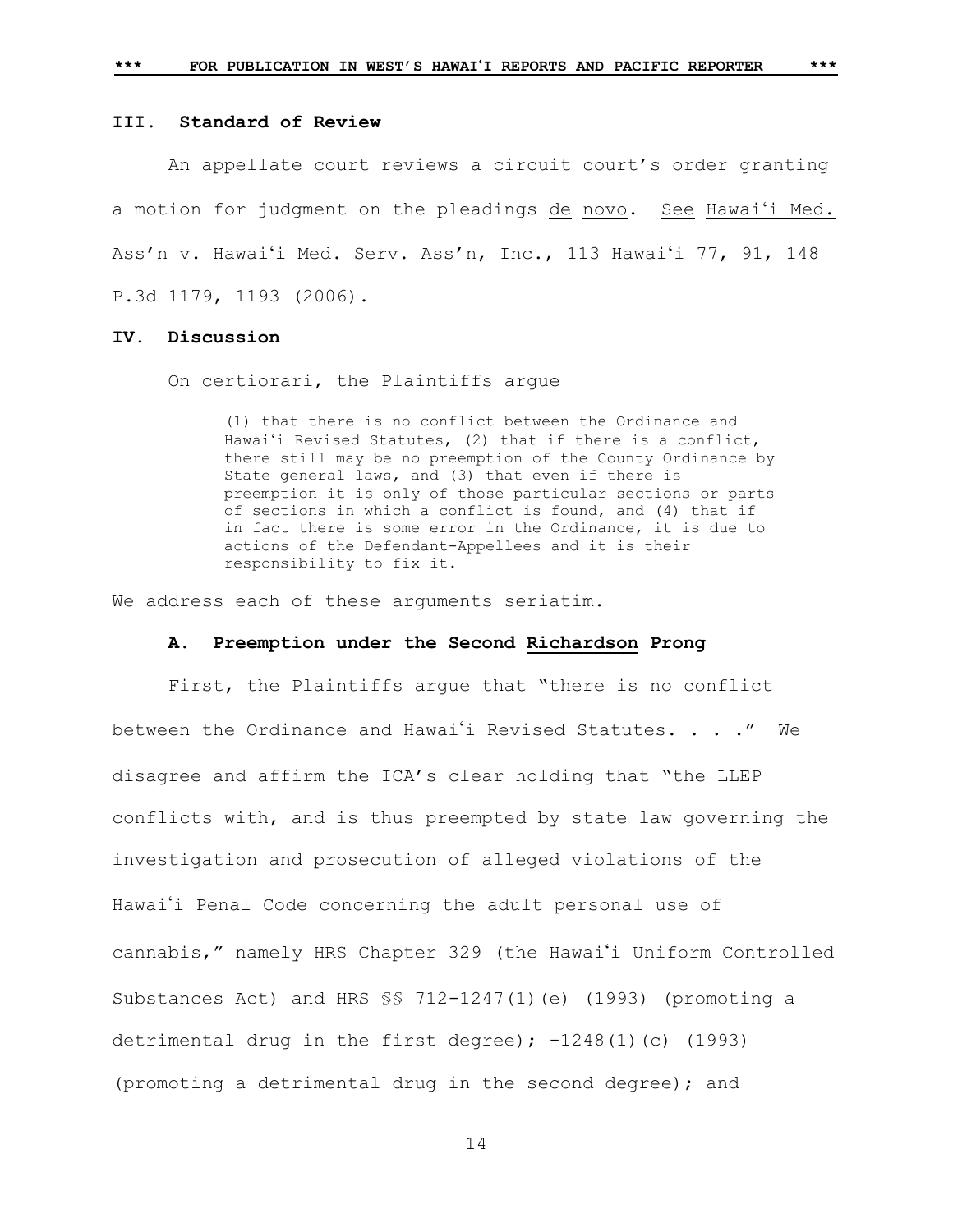-1249(1) (1993) (promoting a detrimental drug in the third degree). 132 Hawai'i at 515-16, 323 P.3d at 159-60.

Expanding on the ICA's analysis, the LLEP also conflicts with state law requiring the state attorney general and county prosecuting attorney to investigate and prosecute violations of the statewide Penal Code. HRS § 28-2.5(b) (2009) delineates the investigative powers of the attorney general and county prosecuting attorneys when conducting criminal investigations. Pursuant to HRS § 28-2 (2009), the attorney general "shall be vigilant and active in detecting offenders against the laws of the State, and shall prosecute the same with diligence." HRS § 26-7 (2009) does state that "unless otherwise provided by law, [the department of the attorney general shall] prosecute cases involving violations of state laws. . . ." The phrase as "otherwise provided by law" does not, however, countenance laws such as the LLEP. Rather, it recognizes that, although "the attorney general, as the chief legal officer for the State," has "the ultimate responsibility for enforcing penal laws of statewide application," "[t]he public prosecutor . . . has been delegated the primary authority and responsibility for initiating and conducting criminal prosecutions within his county jurisdiction." Amemiya v. Sapienza, 63 Haw. 424, 427, 629 P.2d 1126, 1129 (1981). Thus, although the county prosecutor has been delegated primary prosecutorial duties,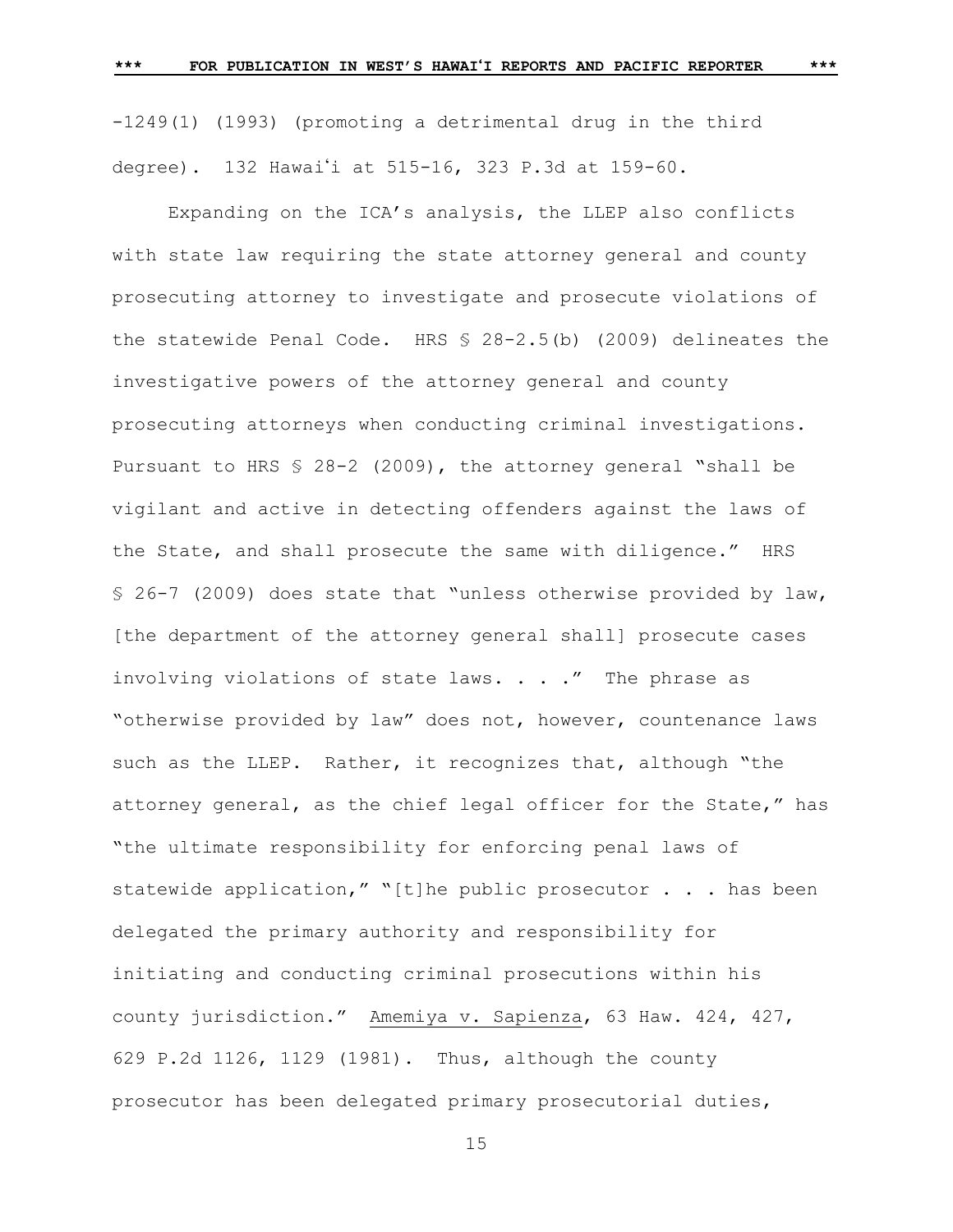under Hawai'i County Charter  $\frac{1}{5}$  9-3(a)(2) (2010), the duties of the prosecuting attorney for the County of Hawai'i include "[p]rosecut[ing] offenses against the laws of the State under the authority of the attorney general of the State." Therefore, county laws such as the LLEP cannot usurp the attorney general's

duty, delegated to the prosecuting attorney, to prosecute violations of the statewide penal code.

Therefore, the ICA correctly ruled that the LLEP conflicts with, and is thus preempted by, state law governing the investigation and prosecution of alleged violations of the Hawai'i Penal Code.

# **B. Preemption under the First Richardson Prong**

Second, the Plaintiffs argue "there still may be no preemption of the County Ordinance by State general laws," pointing to the first prong of the Richardson test, which states that a "municipal ordinance may be preempted" if it covers the same subject matter embraced within a comprehensive state statutory scheme disclosing an express or implied intent to be exclusive and uniform throughout the state, or if the ordinance conflicts with state law. Richardson, 76 Hawai'i at 62, 868 P.2d at 1209 (emphasis added). The Plaintiffs "disagree that the Penal Code of the State of Hawaiʻi is comprehensive, even if uniformly applied throughout the state." They contend, "Nothing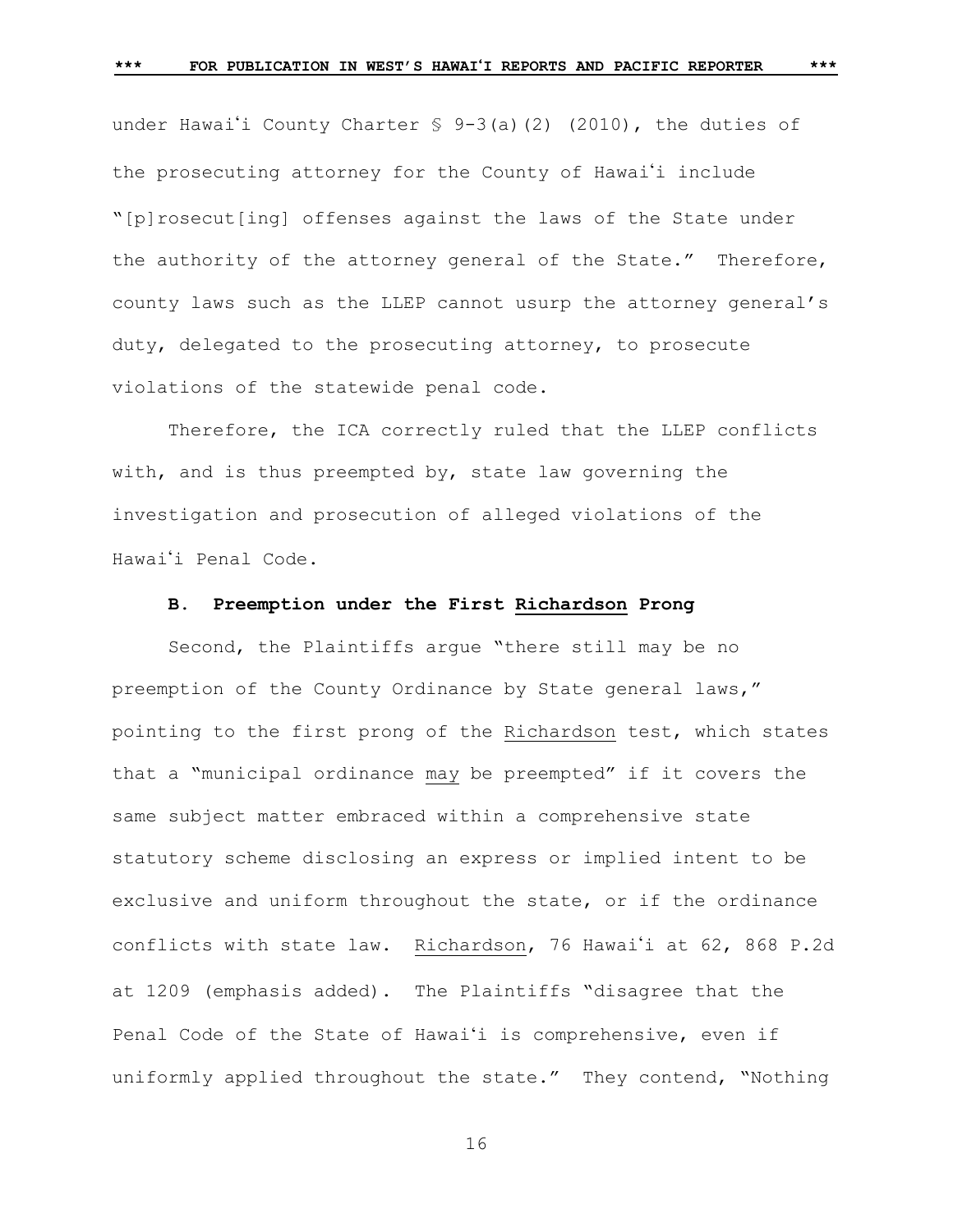was expressly mentioned in the statutes as to the Hawaiʻi Penal Code's exclusivity." (Emphasis in original). We read this argument as challenging the ICA's conclusion that the LLEP "covers . . . the same subject matter that the legislature intended to govern under HRS Chapter 329 provisions for the regulation of controlled substances." 132 Hawai'i at 516, 323 P.3d at 160.

The ICA did not need to address Richardson's first prong because it had already correctly determined that the ordinance was preempted under the second prong. Furthermore, the ICA's articulation of Richardson's first prong was incomplete because the ICA did not analyze whether HRS Chapter 329 is a "comprehensive statutory scheme disclosing an express or implied intent to be exclusive and uniform throughout the state. . . . " Id. We note that the ICA incorrectly views the Richardson preemption test as a single test it calls the "'comprehensive statutory-scheme' test." Ruggles, 132 Hawai'i at 514, 323 P.3d at 158. In actuality, as noted, it is a two-prong test.

With respect to the first prong, we need not address whether the LLEP ordinance is field-preempted by state law. We note that several other jurisdictions have passed LLEP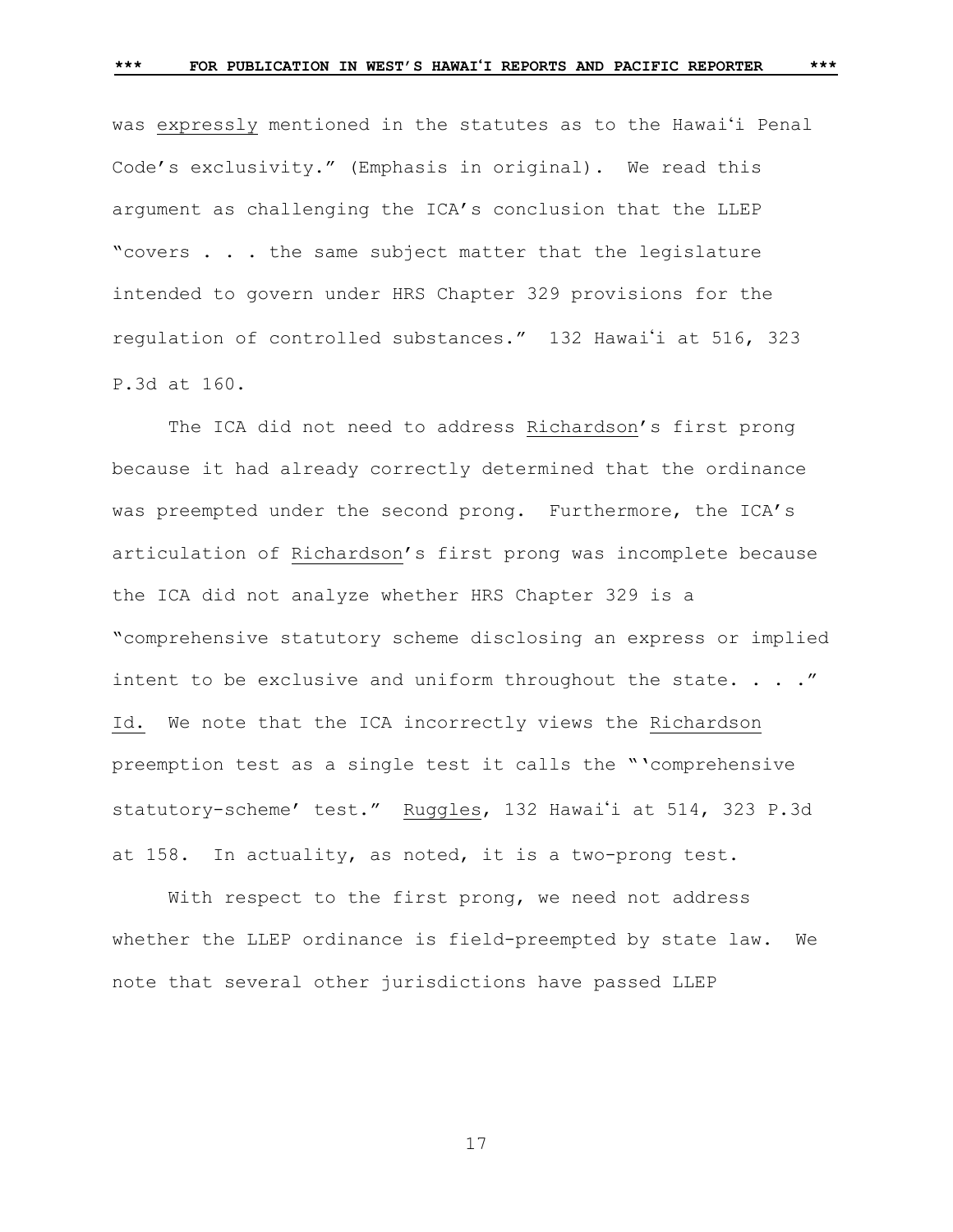ordinances<sup>4</sup>, but there are no published opinions addressing the issue. We also need not address, in general, whether a municipal drug ordinance is field-preempted by the state Uniform Controlled Substances Act. We note that such a holding is rare across the nation. Of the forty-eight<sup>5</sup> states that have adopted some form of the Uniform Controlled Substances Act, only one has held that its state controlled substances act "occupies the field of penalizing crimes involving controlled substances, thus impliedly preempting" a municipal ordinance, which, in that case, provided for the forfeiture of vehicles used to acquire or attempt to acquire controlled substances. O'Connell v. City of Stockton, 162 P.3d 583, 589, 590 (Cal. 2007). In so holding, the Supreme Court of California examined, in "tedious" detail, the "comprehensive nature of [its state controlled substances act] in defining drug crimes and specifying penalties (including forfeiture). . . ." 162 P.3d at 588, 589. The O'Connell Court considered the California Uniform Controlled Substances Act "so thorough and detailed as to manifest the Legislature's intent to

L,

<sup>4</sup> According to the Marijuana Policy Project, the following cities and counties passed LLEP ordinances: Seattle and Tacoma, Washington; Oakland, Santa Barbara, Santa Cruz, San Francisco, Santa Monica, and West Hollywood, California; Eureka Springs, Arkansas; Missoula County, Montana; Denver, Colorado; Fayetteville, Arkansas; Hailey, Idaho, and Kalamazoo and Ypsilanti, Michigan. Marijuana Policy Project, Lowest Law Enforcement Priority Jurisdictions, available at [http://www.mpp.org/reports/lowest-law](http://www.mpp.org/reports/lowest-law-enforcement.html)[enforcement.html](http://www.mpp.org/reports/lowest-law-enforcement.html) (last visited May 22, 2015).

<sup>5</sup> See 9 West's Hawaii Revised Statutes Annotated, 2013 Pocket Part 269-270 (2013).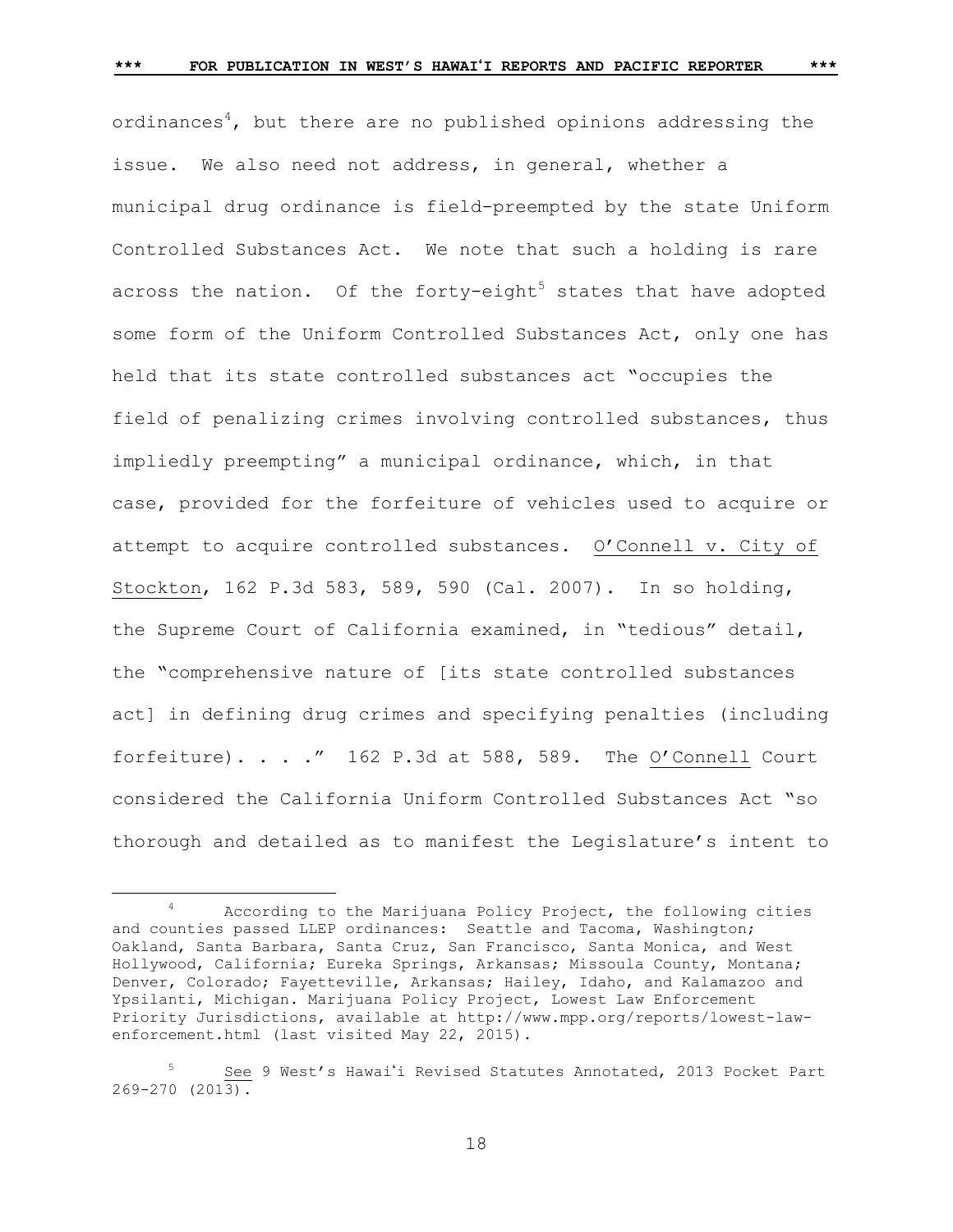preclude local regulation." 162 P.3d at 589. There is no similar analysis into the comprehensive nature of HRS Chapter 329 in the ICA's opinion. Compare O'Connell, 162 P.3d at 588-89, with Ruggles, 132 Hawaii at 515-16, 323 P.3d at 159-60.

The ICA did not need to reach the field preemption issue, however, as the Richardson test is stated in the disjunctive, and the ICA had already correctly held that the LLEP conflicted with, and was therefore preempted by, HRS Chapter 329 and HRS  $\S$ § 712-1247(1)(e), -1248(1)(c), and -1249(1). Therefore, we overrule the ICA's opinion only to the extent it erroneously included within its conflict analysis an incomplete articulation of Richardson's field-preemption prong. As it is unnecessary to address the issue, we make no determination as to whether Chapter 329 field-preempts the LLEP under the first Richardson prong.

## **C. The Severability Clause**

Third, the Plaintiffs point out that Section 14-105 contains a severability clause, which reads

> In the event, and only in the event, that a court of competent jurisdiction should find one or more of the sections, or parts of the sections of this article illegal, or any provision of this article or the application thereof to any person or circumstance is held invalid, the remainder of the article and the application of such provisions to other persons or circumstances shall not be affected thereby.

Plaintiffs argue, "Neither the circuit court nor the intermediate court of appeals have addressed any section of the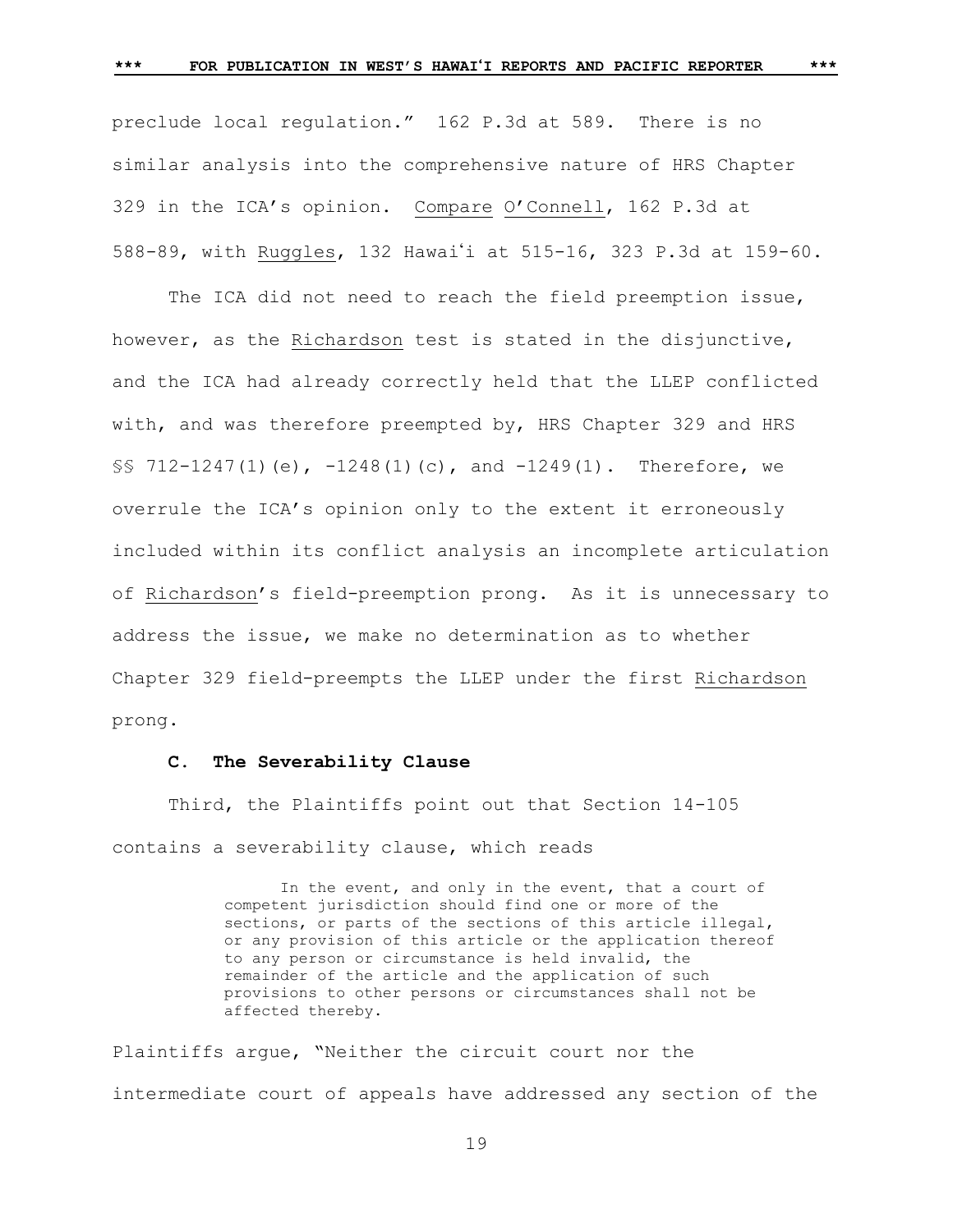Ordinance, other than the following subsections: HCC  $$ 14-99(c); HCC $ 14-99(d); and HCC $ 101(a).'' Section 14-99(c)$ prohibits county prosecuting attorneys and law enforcement from being deputized or commissioned by a federal law enforcement agency for investigating cannabis offenses. Sections 14-99(d) and  $-101(a)$  prohibit the Hawai'i County Council, county prosecuting attorneys, or law enforcement from using public funds for the investigation and prosecution of cannabis offenses. Presumably, the Plaintiffs intend for only these provisions to be severed from the LLEP and invalidated.

In this case, however, the LLEP's overarching mandate is the decriminalization of the adult personal use of marijuana. Section 14-96(5) states that the purpose of the LLEP is to "[r]educe the fear of prosecution and the stigma of criminality from non-violent citizens who harmlessly cultivate and/or use cannabis for personal, medicinal, religious, and recreational purposes." This purpose is supported by the following finding: "Law abiding adults are being arrested and imprisoned for nonviolent cannabis offenses, clogging our court dockets, overcrowding our prisons, tying up valuable law enforcement resources and costing taxpayers hundreds of thousands of dollars in Hawaiʻi County alone each year." Section 14-97(f).

Section 14-98 defines "Lowest Law Enforcement Priority" in a way that calls for law enforcement officials to prioritize the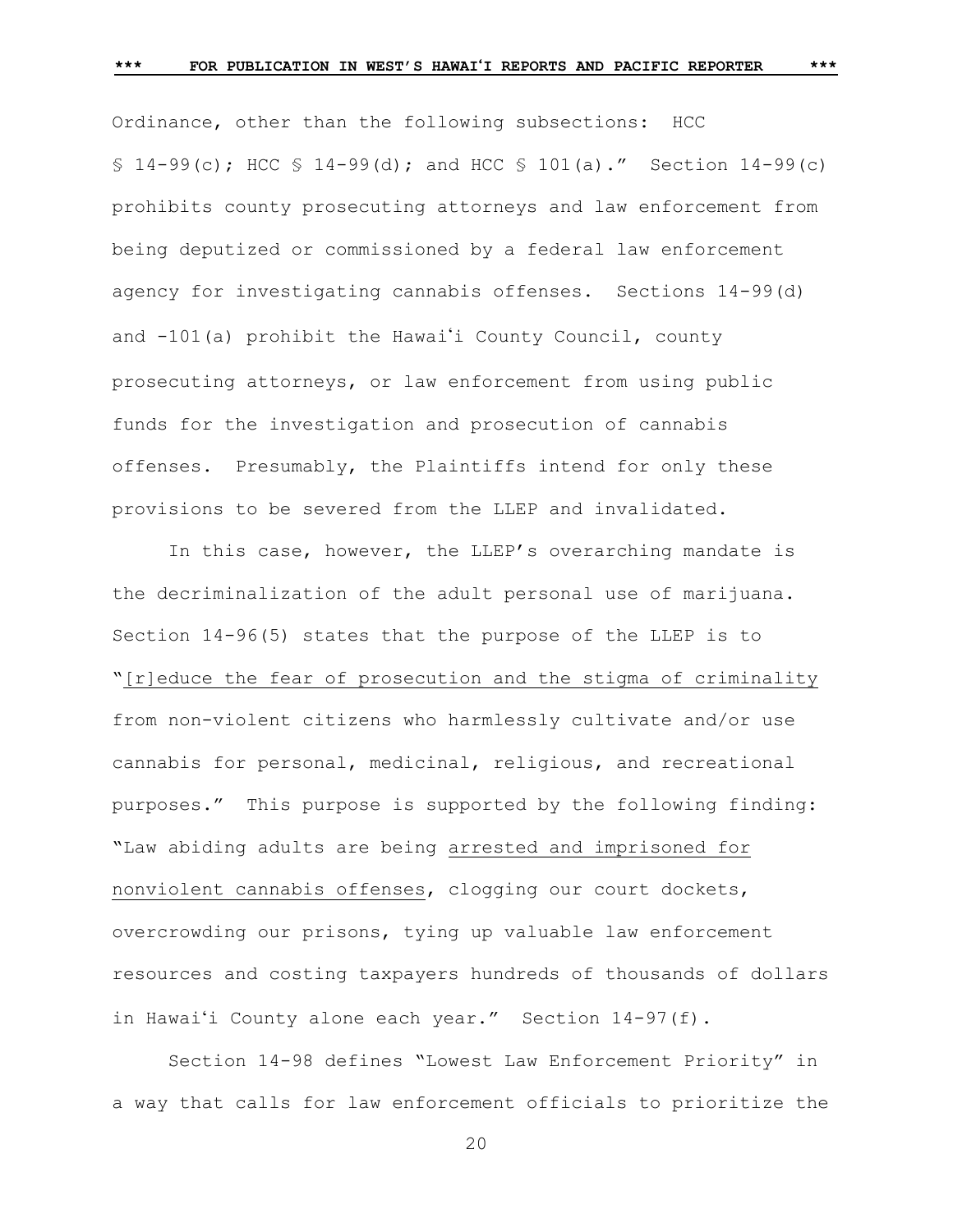possession and cultivation of 24 or fewer marijuana plants (or the possession of 24 or fewer ounces of usable cannabis) by persons over 21 years of age on private property at the absolute lowest level. In service of decriminalizing adult personal use of cannabis, the following emphasized provisions directly prohibit the police and prosecutors from investigating and prosecuting adult personal use of cannabis, as defined under Section 14-98. The following emphasized provisions also prohibit the county, police, and prosecutors from engaging in indirect activities (such as using public funds and seeking federal deputization) related to the investigation and prosecution of adult personal use of cannabis, as defined under Section 14-98:

# **Section 14-99. Lowest law enforcement priority policy relating to the adult personal use of cannabis.** (a) The cultivation, possession and use for adult personal use of cannabis shall be the Lowest Law Enforcement Priority for law enforcement agencies in the county.

(b) The council, the police commissioner, the chief of police and all associated law enforcement staff, deputies, officers and any attorney prosecuting on behalf of the county shall make law enforcement activity relating to cannabis offenses, where the cannabis was intended for adult personal use, their Lowest Law Enforcement Priority. Law enforcement activities relating to cannabis offenses include but are not limited to the prosecution of cannabis offenses involving only the adult personal use of cannabis. (c) Neither the chief of police, the police commissioner, nor any attorney prosecuting on behalf of the county, nor any associated law enforcement staff, deputies, nor officers shall seek, accept or renew any formal or informal deputization or commission by a federal law enforcement agency for the purpose of investigating, citing, or arresting adults, nor for searching or seizing property from adults for cannabis offenses subject to the Lowest Law Enforcement Priority of cannabis where such activities would be in violation of that policy, nor shall such authorities exercise such powers that may be ancillary to deputization or commissioning for another purpose.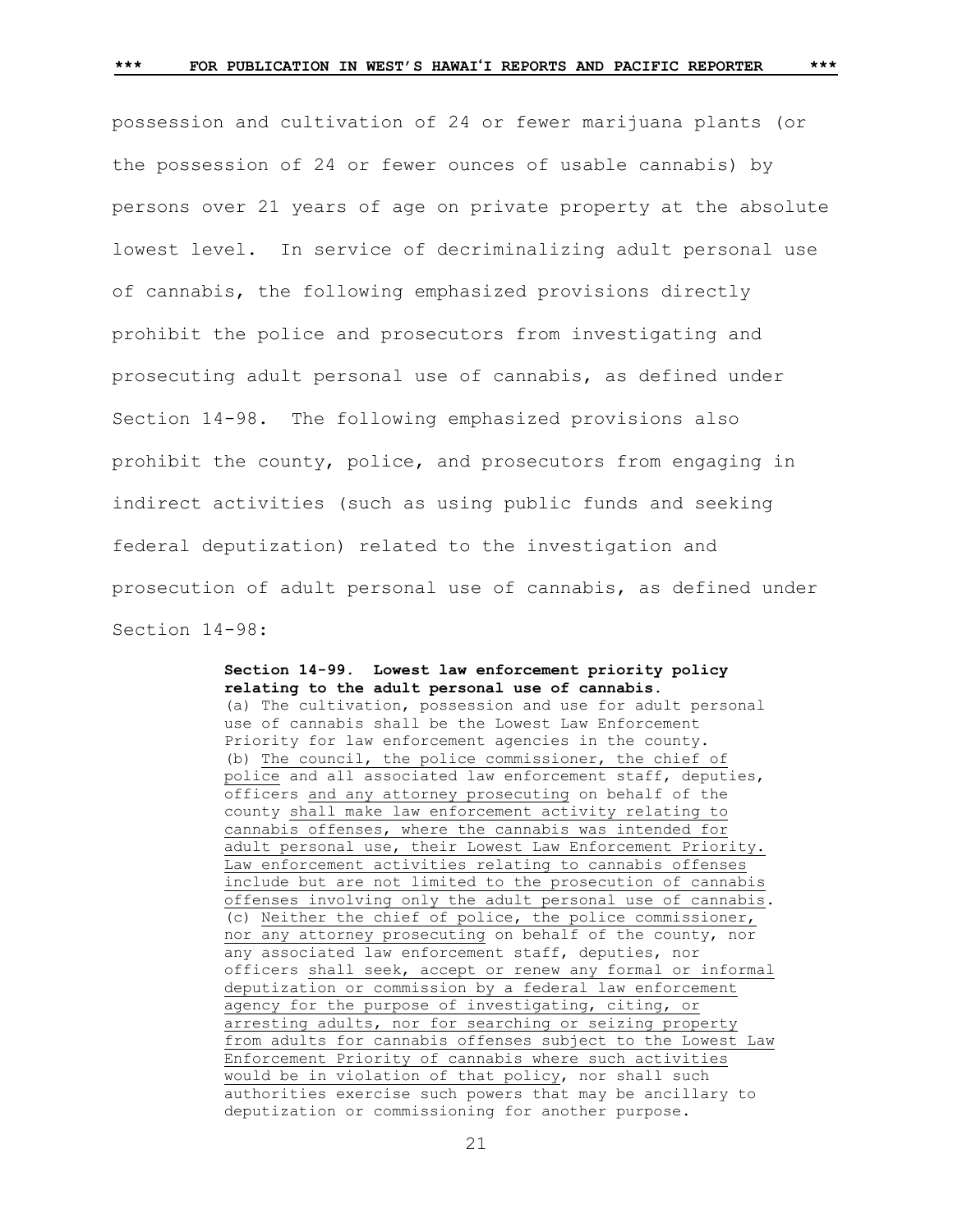(d) The council shall not authorize the acceptance or the issuing of any funding that is intended to be used to investigate, cite, arrest, prosecute, search or seize property from adults for cannabis offenses in a manner inconsistent with the county's Lowest Law Enforcement

Priority policy.

## **Section 14-100. County prosecuting attorneys.**

To the full extent allowed by the Constitution of the State of Hawaiʻi, the people, through their county government, request that neither the county prosecuting attorney nor any attorney prosecuting on behalf of the county shall prosecute any violations of the sections of chapter 712-1240 of the Hawaiʻi Revised Statutes regarding possession or cultivation of cannabis in a manner inconsistent with the Lowest Law Enforcement Priority, as described in section 14-98 and 14-99 of this article; in cases where the amount possessed or grown is less than twenty four plants or the dried equivalent, possession for adult personal use shall be presumed.

# **Section 14-101. Expenditure of funds for cannabis enforcement.**

(a) Neither the council, nor the police commissioner, nor the chief of police, nor any attorneys prosecuting on behalf of the county, nor any associated law enforcement staff, deputies, or officers shall spend or authorize the expenditure of any public funds for the investigation, arrest, or prosecution of any person, nor for the search or seizure of any property in a manner inconsistent with the Lowest Law Enforcement Priority as defined in section 14-98 and 14-99 of this article. (b) The council shall not support the acceptance of any funds for the marijuana eradication program.

Also of note, miscellaneous provisions in the LLEP direct

further action premised upon the validity of the Lowest Law Enforcement Policy. First, Section 14-102, entitled "Community oversight," directs the Hawaiʻi County Council to provide "procedures to receive grievances from individuals who believe that they were subjected to law enforcement activity contrary to the Lowest Law Enforcement Priority of cannabis," and to "[p]ublish a report semi-annually on the implementation of this chapter. . . ." Second, Section 14-103, entitled "Notification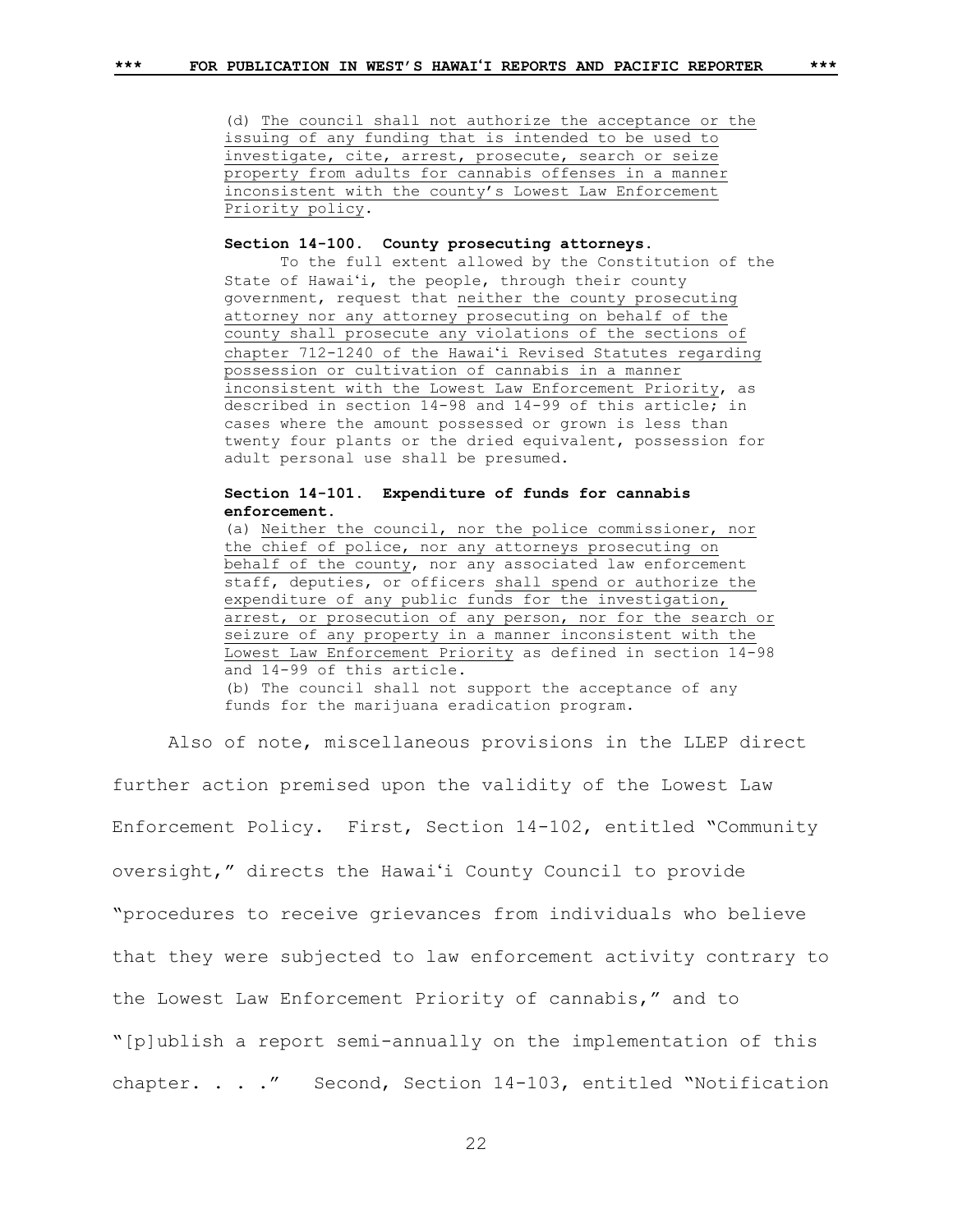of local, state, and federal officials," requires the county clerk to send an annual letter to local, state, and federal government officials, requesting "that Cannabis policies here within the county of Hawaiʻi be dealt with from our local law enforcement only."

In short, every section of the LLEP (with the exception of non-substantive Section 14-104, entitled "Statutory and constitutional interpretation," and non-substantive Section 14-105, entitled "Severability") directs the county, county officials, police, and/or prosecutors to cease investigating and prosecuting violations of HRS 329, which lists marijuana as a controlled substance under Schedule I, and HRS §§ 712-1247(1)(e), -1248(1)(c), and -1249(1), which criminalize knowing possession of marijuana, in amounts ranging from "any amount" to "one pound or more." Therefore, invalidation of all of the LLEP was necessary. Every substantive section of the LLEP conflicts with, and is therefore preempted by, state law.

# **D. The Effect of Section 14-104 of the LLEP**

Fourth, the Plaintiffs point out that Section 14-104, entitled "Statutory and constitutional interpretation," provides that if any part of the LLEP is invalidated, "then that specific mandatory provision only shall be deemed advisory and expression of the will of the people that the provision shall be implemented into law by whichever government branch or official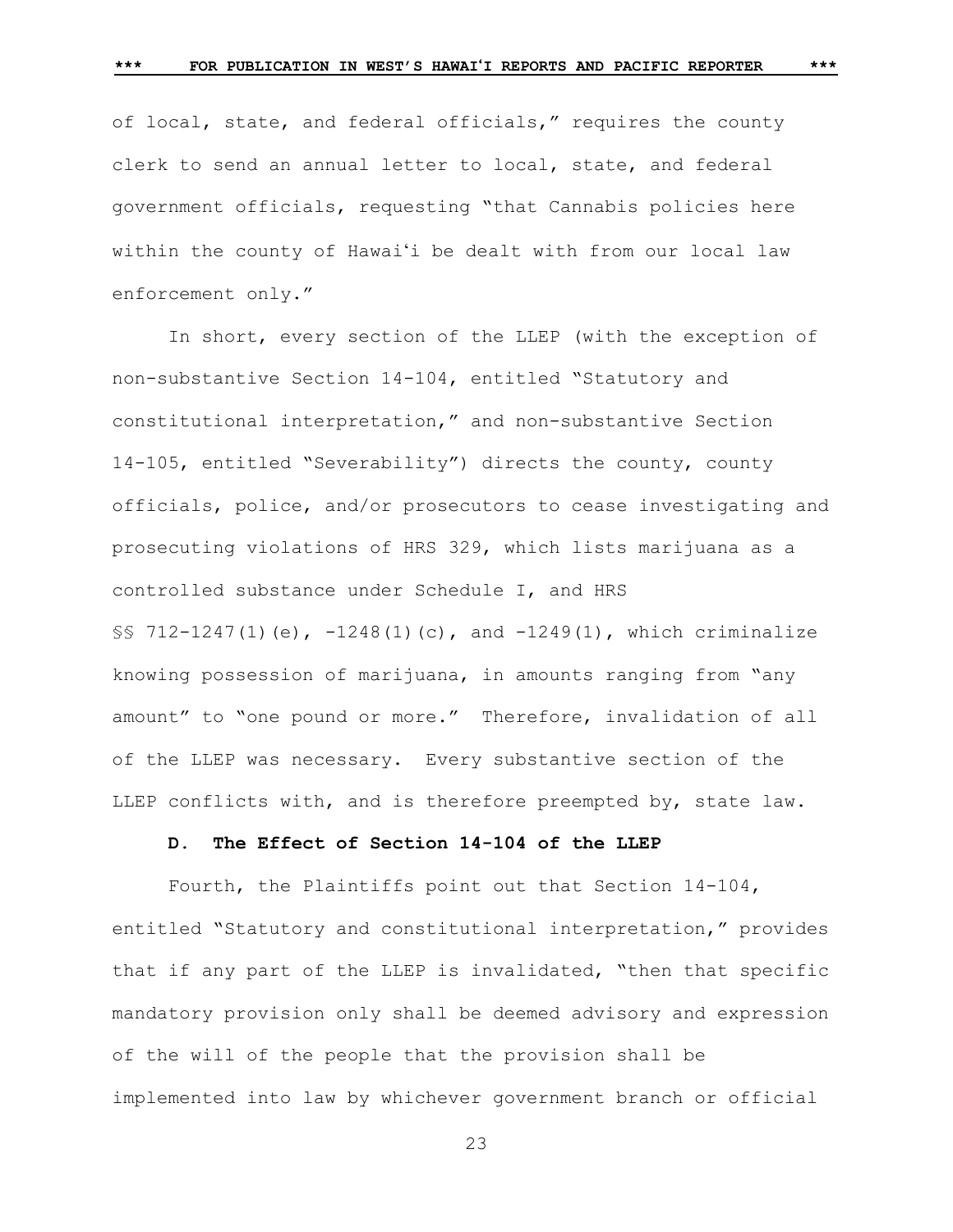who has the power to implement it," thus placing the responsibility upon the Defendants to "fix" the LLEP to make it enforceable. As the entire LLEP conflicts with, and is therefore preempted by, state law, however, no part of it is amenable to implementation by the Defendants.

Therefore, we respectfully disagree with the Dissent's position that portions of the LLEP should remain as "advisory ordinances." A county's power to promulgate ordinances is governed by Article VIII, Section 1 of the Constitution of the State of Hawai'i, which states, "The legislature shall create counties, and may create other political subdivisions within the State, and provide for the government thereof. Each political subdivision shall have and exercise such powers as shall be conferred under general laws." (Emphasis added.) Thus, pursuant to the Hawai'i Constitution, a county's powers are limited to those conferred by the legislature under general laws. The legislature has outlined the "General powers and limitations of the counties" in HRS § 46-1.5 (2012). HRS § 46-1.5(13) (2012) provides

> Each county shall have the power to enact ordinances deemed necessary to protect health, life, and property, and to preserve the order and security of the county and its inhabitants on any subject or matter not inconsistent with, or tending to defeat, the intent of any state statute where the statute does not disclose an express or implied intent that the statute shall be exclusive or uniform throughout the State. . . .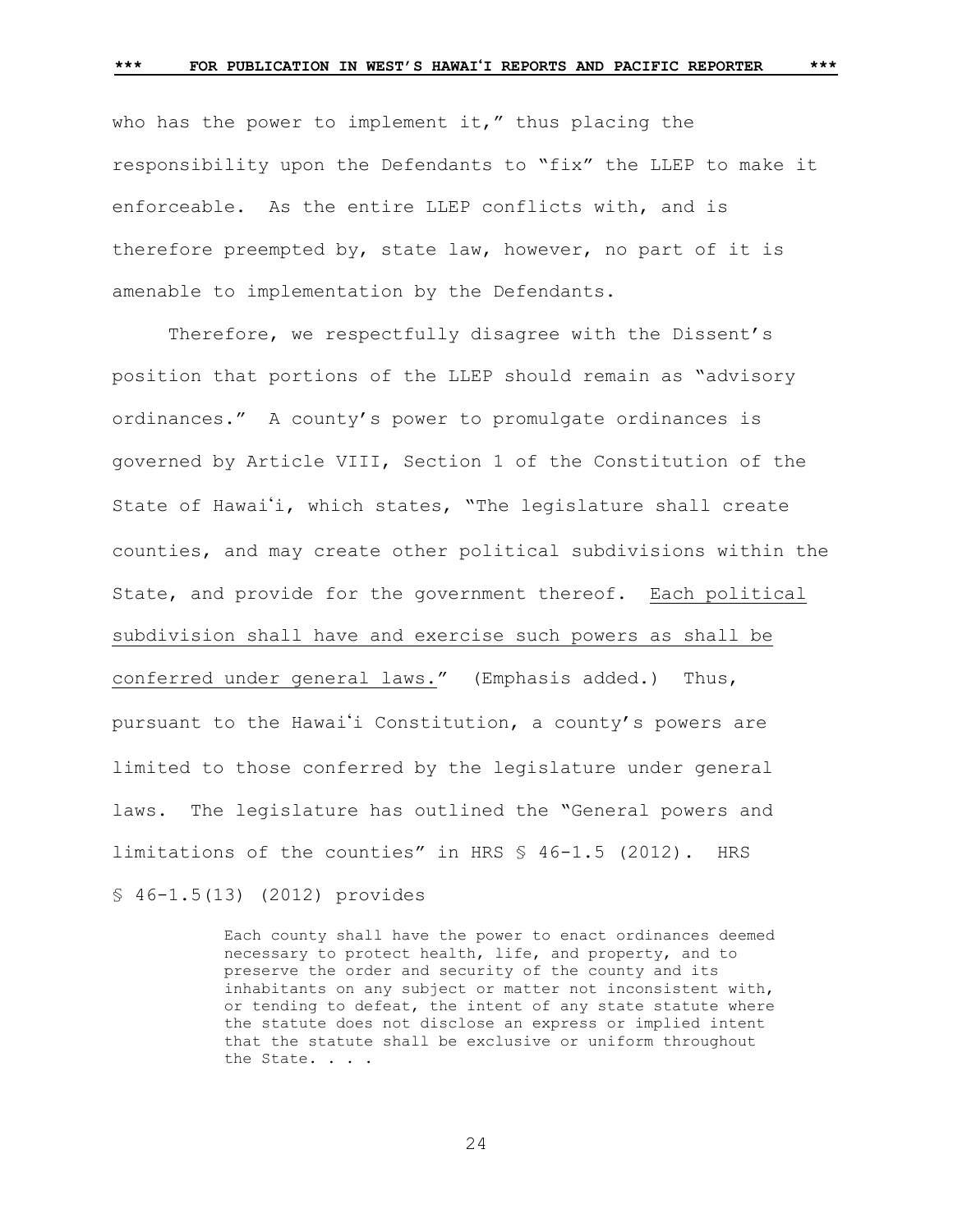As noted earlier, we need not address whether Chapter 329 discloses a "comprehensive statutory scheme disclosing an express or implied intent to be exclusive or uniform throughout the state," the first Richardson prong, which parallels this subsection. Even assuming Chapter 329 does not disclose such a scheme, subsection (13) authorizes county ordinances "to protect health, life, and property, and to preserve the order and security of the county and its inhabitants" as long as they are "not inconsistent with, or [do not] tend[] to defeat, the intent of [Chapter 329]." As we held earlier, the purported "advisory ordinances" in the LLEP conflict with Chapter 329 and do not meet this standard.

Moreover, Section 14-104, which the dissent posits can remain on the books as an advisory statement expressing the will of the people, is not merely advisory. Rather, it states "that the provision shall be implemented into law by whichever government branch or official who has the power to implement it. . . ." (Emphasis added). It also states that "the council shall take all actions within their power to work with those branches of government to express the will of the people and encourage, support, and request the implementation of those provisions." Id. (emphasis added). Therefore, the section is actually mandatory, not advisory.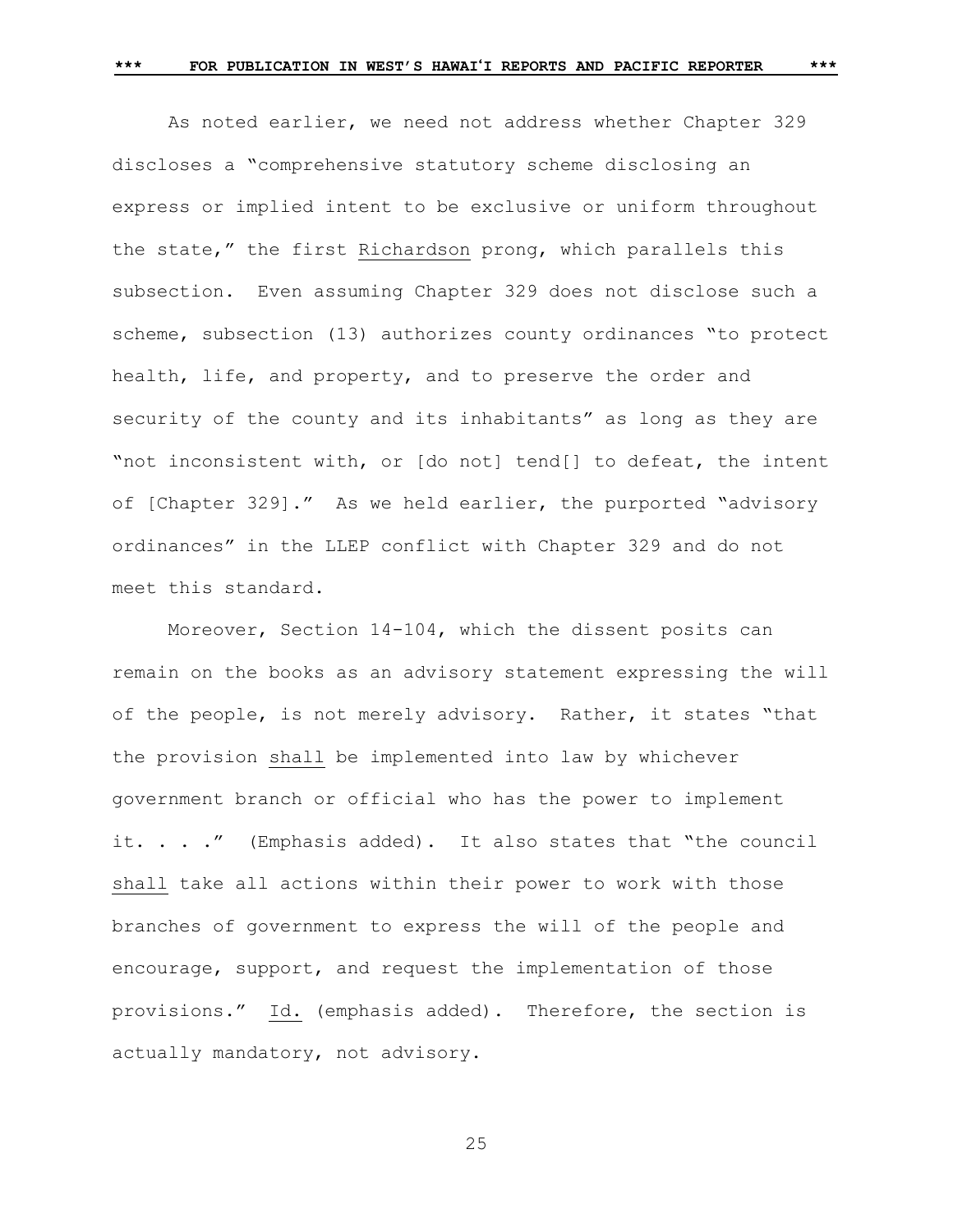As noted earlier, state law places responsibility for enforcing penal laws of statewide application on the attorney general. See HRS §§ 26-7, 28-2, 28-2.5. Primary responsibility for initiating and conducting criminal prosecutions within counties is further delegated to county prosecuting attorneys. See Amemiya, 63 Haw. at 427, 629 P.2d at 1129. Not only does the LLEP conflict with state law, the mandatory language of Section 14-104 creates confusion regarding the duties of government officials.

Finally, in HRS § 50-15 (2012), the legislature clearly provided that "[n]otwithstanding the provisions of this chapter [governing Charter Commissions], there is expressly reserved to the legislature the power to enact all laws of general application throughout the State on matters of concern and interest . . ., and neither a charter nor ordinances adopted under a charter shall be in conflict therewith." (Emphasis added). As the "advisory ordinances" contained in the LLEP conflict with State law, they cannot stand.

# **V. Conclusion**

The LLEP is preempted solely because it "conflicts with state law." We need not, and do not, address whether the LLEP "covers the same subject matter embraced within a comprehensive state statutory scheme disclosing an express or implied intent to be exclusive and uniform throughout the state  $\ldots$ ."